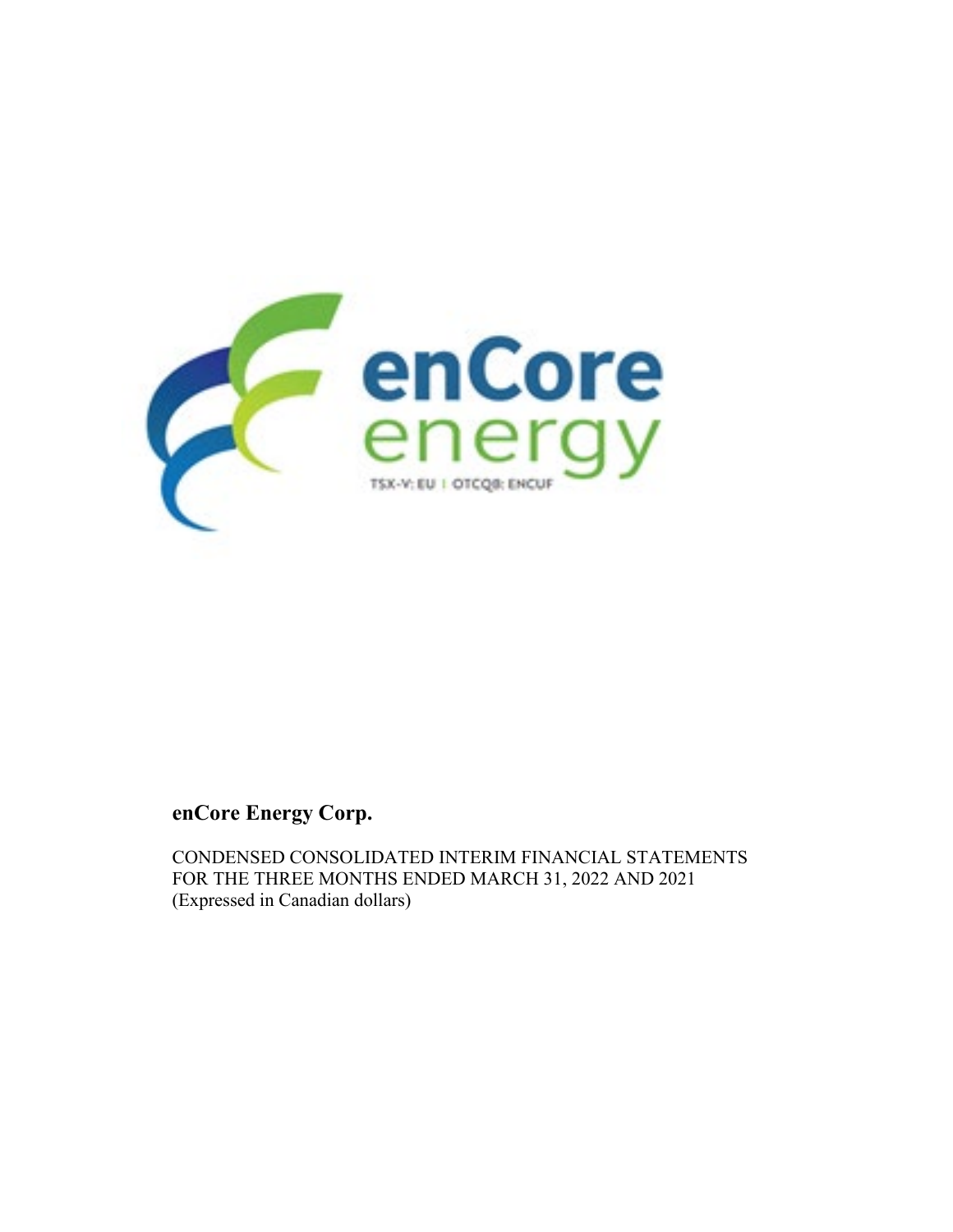Notice of No Auditor Review of Unaudited Condensed Interim Consolidated Financial Statements The accompanying unaudited condensed interim consolidated financial statements of enCore Energy Corp. (the "Company") as at March 31, 2022 and for the period then ended have been prepared by and are the responsibility of the Company's management. The Company's Audit Committee has reviewed and approved these unaudited condensed interim consolidated financial statements. In accordance with National Instrument 51 – 102, the Company discloses that its auditors have not reviewed the accompanying unaudited condensed interim consolidated financial statements for the periods ended March 31, 2022 and 2021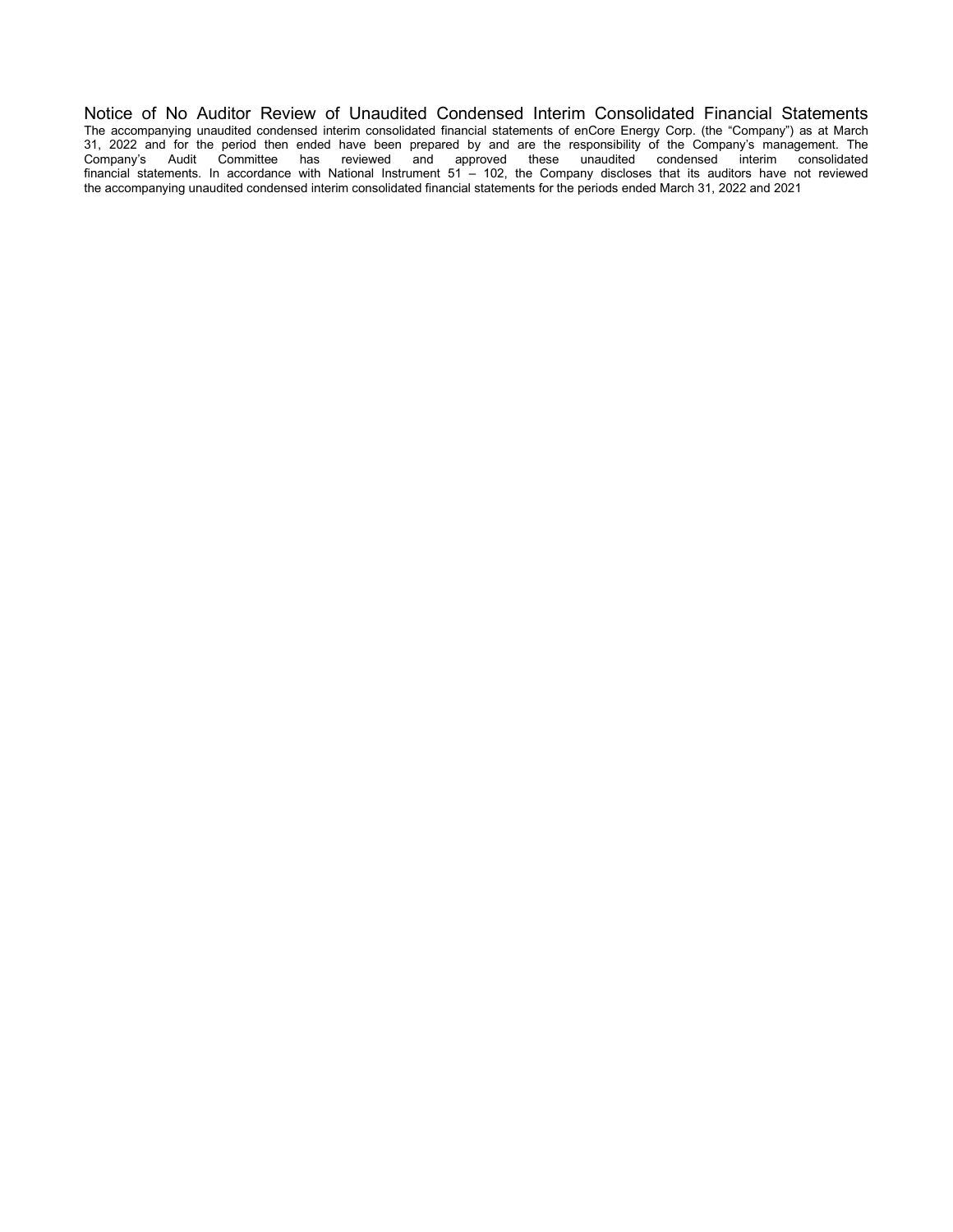## **ENCORE ENERGY CORP.** CONDENSED CONSOLIDATED STATEMENTS OF FINANCIAL POSITION (Unaudited – Prepared by Management) (Expressed in Canadian dollars) As at March 31, 2022 and 2021

|                                                                                                           | <b>Notes</b>   | March 31,<br>2022 | December 31,<br>2021 |
|-----------------------------------------------------------------------------------------------------------|----------------|-------------------|----------------------|
| <b>ASSETS</b>                                                                                             |                |                   |                      |
| <b>Current</b>                                                                                            |                |                   |                      |
| Cash                                                                                                      |                | \$<br>32,913,052  | \$<br>11,649,157     |
| Receivables and prepaid expenses                                                                          |                | 1,208,576         | 795,141              |
| Deposits                                                                                                  | 13             | 2,499,200         |                      |
| Assets held for sale                                                                                      | 10             | 2,175,634         | 2,207,231            |
|                                                                                                           |                | 47,231,262        | 14,651,619           |
| <b>Intangible assets</b>                                                                                  | 6              | 642,805           | 649,233              |
| Property, plant and equipment                                                                             | 7              | 2,088,118         | 2,032,909            |
| <b>Investment</b> in associate                                                                            | 4              | 641,060           | 746,487              |
| <b>Investment in uranium</b>                                                                              | 5              |                   | 5,337,438            |
| <b>Mineral properties</b>                                                                                 | 10             | 172,010,162       | 172,521,685          |
| <b>Reclamation deposit</b>                                                                                | 10             | 110,590           | 112,200              |
| <b>Right of use asset</b>                                                                                 | $\,8\,$        | 278,079           | 307,260              |
| <b>Restricted cash</b>                                                                                    | $\overline{2}$ | 5,644,704         | 5,726,828            |
| Total assets                                                                                              |                | 220, 211, 980     | 202,085,659<br>S.    |
| <b>LIABILITIES AND SHAREHOLDERS' EQUITY</b><br><b>Current</b><br>Accounts payable and accrued liabilities |                | \$<br>2,314,640   | \$<br>7,397,760      |
| Due to related parties                                                                                    | 15             | 9,334             | 8,739                |
| Lease liability - current                                                                                 | 8              | 102,893           | 104,107              |
|                                                                                                           |                |                   |                      |
|                                                                                                           |                | 2,426,867         | 7,510,606            |
| Non - current                                                                                             |                |                   |                      |
| Asset retirement obligations                                                                              | 11             | 5,356,771         | 5,294,958            |
| Lease liability - non-current                                                                             | 8              | 184,690           | 212,220              |
| <b>Total liabilities</b>                                                                                  |                | 7,968,328         | 13,017,784           |
| <b>Shareholders' Equity</b>                                                                               |                |                   |                      |
| Share capital                                                                                             | 14             | 234,972,789       | 206,480,756          |
| Contributed surplus                                                                                       | 14             | 18,481,411        | 16,059,307           |
| Accumulated other comprehensive income                                                                    |                | (1,940,942)       | 705,604              |
| Deficit                                                                                                   |                | (39, 269, 606)    | (34, 177, 792)       |
| Total shareholders' equity                                                                                |                | 212,243,652       | 189,067,875          |
|                                                                                                           |                |                   |                      |

| Approved by the Board of Directors: |                     |
|-------------------------------------|---------------------|
| "William M. Sheriff"                | "William B. Harris" |
| Director                            | Director            |

*The accompanying notes are an integral part of these unaudited condensed consolidated interim financial statements.*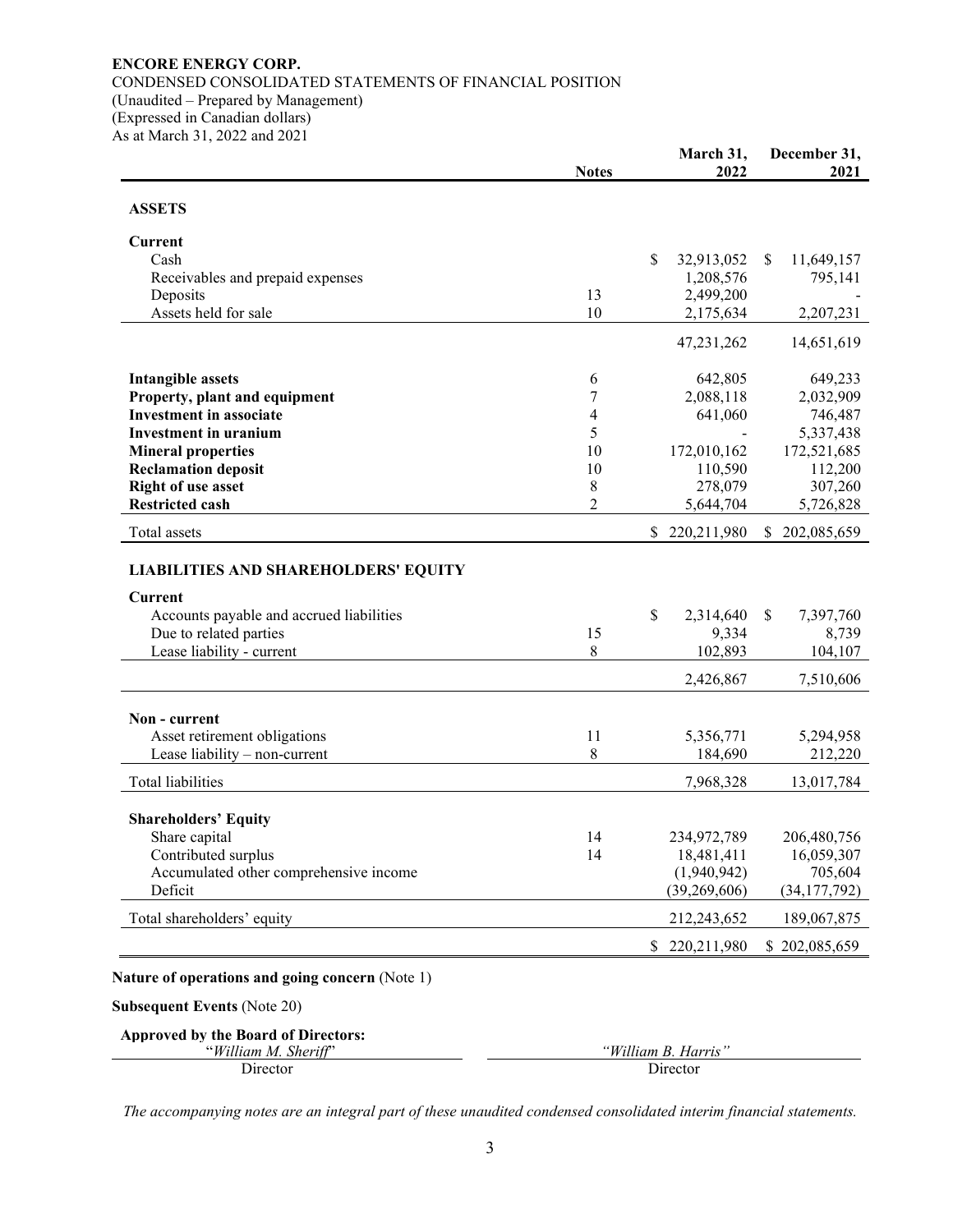## **ENCORE ENERGY CORP.** CONDENSED CONSOLIDATED STATEMENTS OF LOSS AND COMPREHENSIVE LOSS For the three months ended March 31, 2022 and 2021

(Expressed in Canadian dollars)

|                                                                                  | <b>Notes</b> | March 31,<br>2022   | March 31,<br>2021 |             |
|----------------------------------------------------------------------------------|--------------|---------------------|-------------------|-------------|
|                                                                                  |              |                     |                   |             |
| <b>Expenses</b>                                                                  |              |                     |                   |             |
| Amortization and depreciation                                                    | 6,7,8        | \$<br>105,394       | \$.               | 426,496     |
| Accretion                                                                        | 11           | 140,272             |                   | (5,517)     |
| Consulting                                                                       |              | 92,864              |                   | 26,324      |
| General administrative costs                                                     | 15           | 1,641,510           |                   | 1,335,810   |
| Interest expense                                                                 |              | 5,352               |                   |             |
| Professional fees                                                                |              | 258,101             |                   | 284,557     |
| Promotion and shareholder communications                                         |              | 47,484              |                   | 38,057      |
| Travel                                                                           |              | 94,342              |                   | 2,489       |
| Transfer agent and filing fees                                                   |              | 106,434             |                   | 84,117      |
| Staff costs                                                                      | 15           | 1,039,377           |                   | 381,231     |
| Stock option expense                                                             | 14,15        | 1,555,127           |                   | 519,667     |
|                                                                                  |              | (5,086,257)         |                   | (3,093,231) |
| Interest income                                                                  |              | 7,198               |                   | 9,508       |
| Foreign exchange gain (loss)                                                     |              | (16, 183)           |                   | 4.709       |
| Gain (loss) on divestment of mineral interests                                   | 10           | 61,385              |                   | (134,088)   |
| Gain on sale of uranium investment                                               | 5            | 44,317              |                   |             |
| Loss on investment in associate                                                  | 4            | (102, 274)          |                   | (18, 897)   |
| Loss for the year                                                                |              | (5,091,814)         |                   | (3,231,999) |
| Other comprehensive income (loss)<br>Exchange differences on translating foreign |              |                     |                   |             |
| operations                                                                       |              | (2,646,780)         |                   | (113,912)   |
|                                                                                  |              |                     |                   |             |
| Comprehensive loss for the year                                                  |              | (7, 738, 594)<br>\$ | \$                | (3,345,911) |
| Basic and diluted loss per share                                                 |              | \$<br>(0.03)        | \$                | (0.02)      |
| Weighted average number of common<br>shares outstanding, basic and diluted       |              | 298,885,004         |                   | 166,552,891 |
|                                                                                  |              |                     |                   |             |

*The accompanying notes are an integral part of these unaudited condensed consolidated interim financial statements.*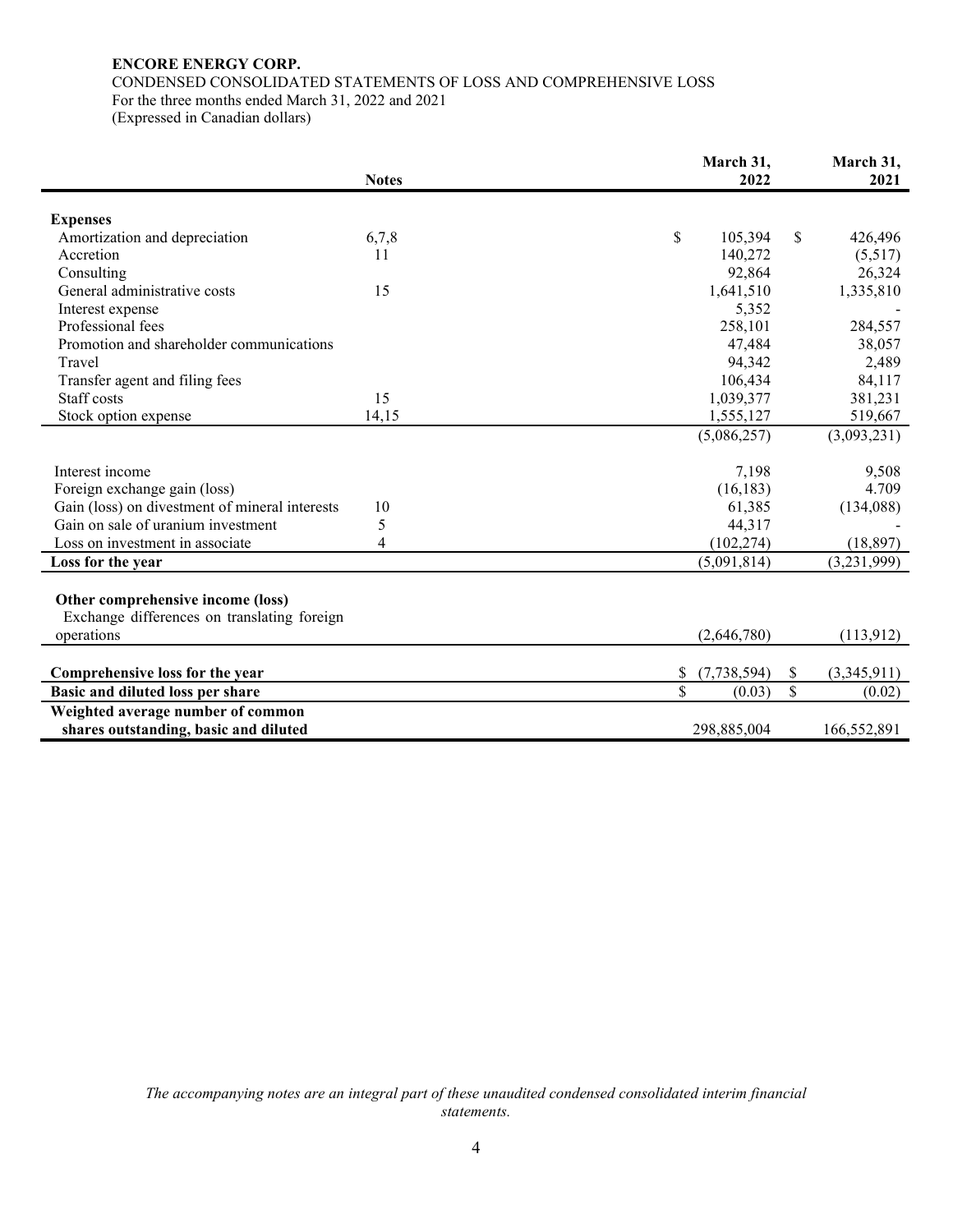## **ENCORE ENERGY CORP.**

CONDENSED CONSOLIDATED INTERIM STATEMENTS OF CASH FLOWS For the three months ended March 31, 2022 and 2021 (Unaudited – Prepared by Management)

(Expressed in Canadian dollars)

|                                                                           | March 31,<br>2022 | March 31,<br>2021 |
|---------------------------------------------------------------------------|-------------------|-------------------|
| <b>CASH FLOWS FROM OPERATING ACTIVITIES</b>                               |                   |                   |
| Loss for the period                                                       | \$<br>(5,091,814) | \$<br>(3,231,999) |
| Items not affecting cash:                                                 |                   |                   |
| Accretion                                                                 | 140,272           | 21,667            |
| Amortization and depreciation                                             | 105,394           | 426,496           |
| Gain on change in ARO                                                     |                   | (27, 184)         |
| Gain on sale of uranium                                                   | (44,317)          |                   |
| Unrealized loss in associate                                              | 102,274           | 18,897            |
| Interest expense                                                          | 5,352             |                   |
| (Gain) Loss on divestment of mineral interests                            | (61, 385)         | 247,521           |
| Stock option expense                                                      | 1,555,127         | 519,667           |
| Changes in non-cash working capital items:                                |                   |                   |
| Accounts payable and accrued liabilities                                  | (1,646,720)       | (356,071)         |
| Deposit for future uranium purchase                                       | (2,499,200)       |                   |
| Contracts Payable                                                         | (3,436,400)       |                   |
| Due to related parties                                                    | 595               | 78,844            |
| Receivables and prepaids                                                  | (413, 435)        | (411, 124)        |
| Net cash used in operating activities                                     | (11, 284, 257)    | (2,713,286)       |
| <b>CASH FLOWS FROM INVESTING ACTIVITIES</b>                               |                   |                   |
| Deferred exploration costs                                                | (1,964,687)       | (260,091)         |
| Expenditures on property, plant and equipment                             | (155,519)         |                   |
| Proceeds received from sale of uranium investment                         | 5,310,800         |                   |
| Proceeds received from divestment of mineral interests                    | 61,385            |                   |
| Interest on restricted cash                                               | 7,198             | 180               |
| Settlement of retirement obligation                                       | (609)             | (520, 526)        |
| Net cash used in investing activities                                     | 3,258,568         | (780, 437)        |
| <b>CASH FLOWS FROM FINANCING ACTIVITIES</b><br>Payment of lease liability |                   |                   |
|                                                                           | (27, 785)         |                   |
| Cash payment of interest on leases                                        | (5,338)           |                   |
| Financings                                                                | 29,999,998        | 15,000,000        |
| Share issuance costs                                                      | (1,914,657)       | (947, 855)        |
| Shares issued for services                                                | 795,117           |                   |
| Exercise of warrants                                                      | 463,088           | 1,165,313         |
| Exercise of stock options                                                 | 18,851            | 118,850           |
| Net cash provided by financing activities                                 | 29,329,274        | 15,336,308        |
| Effect of exchange rate changes on cash                                   | (39,690)          | (16,225)          |
| Change in cash                                                            | 21,263,895        | 11,826,360        |
| Cash, beginning                                                           | 11,649,157        | 6,603,281         |
| Cash, ending                                                              | \$32,913,052      | \$18,429,641      |

Supplemental disclosure with respect to cash flows – Note 19

*The accompanying notes are an integral part of these unaudited condensed consolidated interim financial statements.*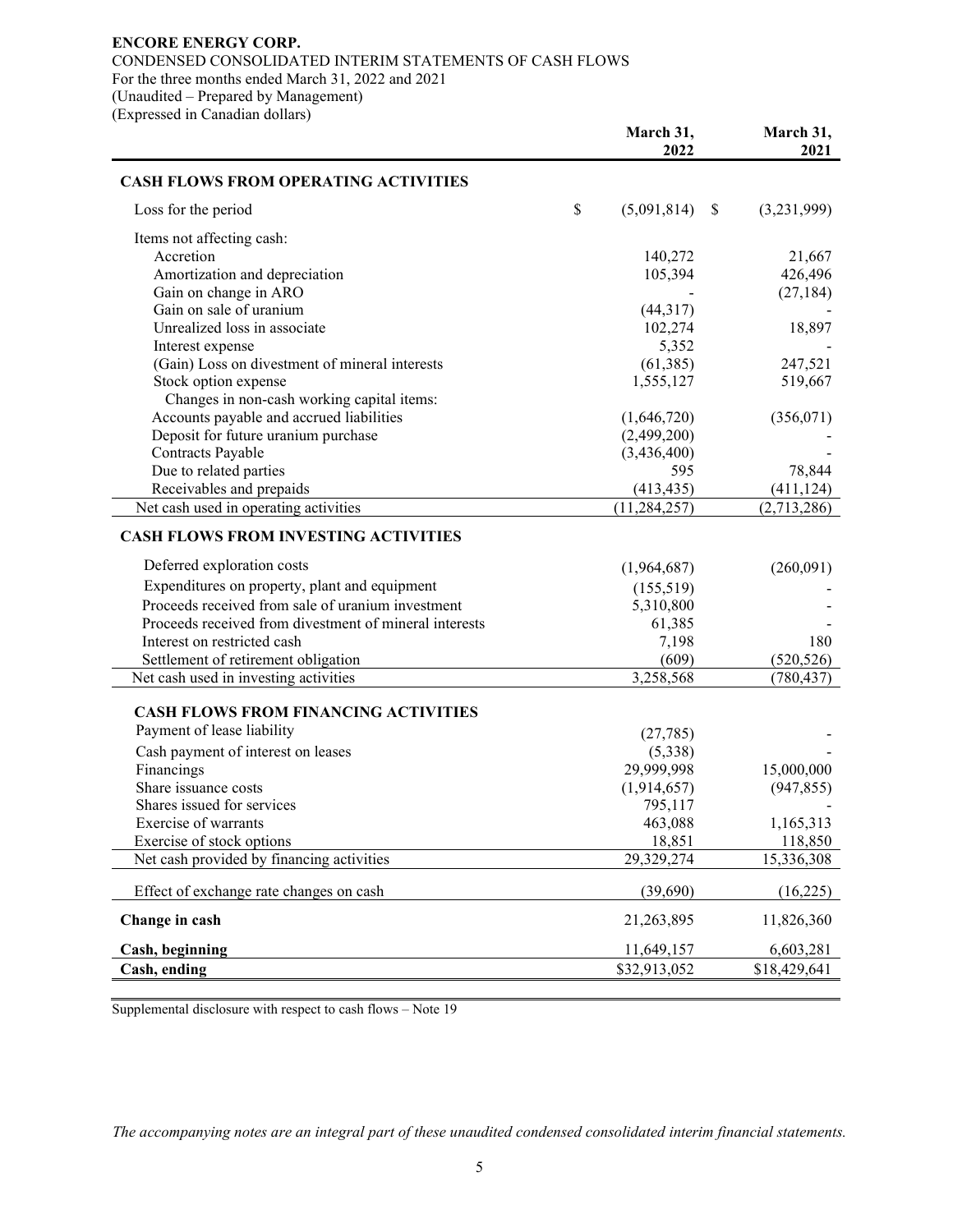## **ENCORE ENERGY CORP.** CONDENSED CONSOLIDATED STATEMENTS OF CHANGES IN SHAREHOLDERS' EQUITY For the three months ended March 31, 2022 and 2021

(Expressed in Canadian dollars)

|                                             | Number of                  | <b>Share</b>            | <b>Shares</b>                      | Contributed                   | <b>Cumulative</b>                                     |                    |               |
|---------------------------------------------|----------------------------|-------------------------|------------------------------------|-------------------------------|-------------------------------------------------------|--------------------|---------------|
|                                             | <b>Shares</b>              | Capital                 | <b>Subscribed</b>                  | <b>Surplus</b>                | <b>Translation</b><br>Adjustment                      | <b>Deficit</b>     | <b>Total</b>  |
|                                             |                            |                         |                                    |                               |                                                       |                    |               |
| Balance as at December 31, 2020             | 178,359,698                | \$36,093,475            | S                                  | \$<br>2,718,737               | 499,522<br>S.                                         | \$ (23,443,476)    | \$15,868,258  |
| Private placements                          | 15,000,000                 | 15,000,000              |                                    |                               |                                                       |                    | 15,000,000    |
| Share issuance costs                        |                            | (1,484,528)             |                                    | 536,673                       |                                                       |                    | (947, 855)    |
| Shares issued for exercise of warrants      | 3,564,584                  | 1,165,313               |                                    |                               |                                                       |                    | 1,165,313     |
| Shares issued for exercise of stock options | 842,500                    | 118,850                 |                                    |                               |                                                       |                    | 118,850       |
| Stock option expense                        |                            |                         |                                    | 519,667                       |                                                       |                    | 519,667       |
| Loss and comprehensive loss for the year    |                            |                         |                                    |                               | (113,912)                                             | (3,231,999)        | (3,345,911)   |
| Balance as at March 31, 2021                | 197,766,782                | \$50,893,110            | S<br>$\blacksquare$                | 3,775,077<br>\$.              | 385,610<br><sup>\$</sup>                              | \$(26,675,475)     | \$28,378,322  |
|                                             | Number of<br><b>Shares</b> | <b>Share</b><br>Capital | <b>Shares</b><br><b>Subscribed</b> | Contributed<br><b>Surplus</b> | <b>Cumulative</b><br><b>Translation</b><br>Adjustment | <b>Deficit</b>     | <b>Total</b>  |
| Balance as at December 31, 2021             | 296,708,079                | \$206,480,756           | $\mathbf{s}$<br>$\blacksquare$     | \$16,059,307                  | 705,604<br>S.                                         | $$$ $(34,177,792)$ | \$189,067,875 |
| Bought deal                                 | 19,607,842                 | 29,999,998              |                                    |                               |                                                       |                    | 29,999,998    |
| Share issuance costs                        |                            | (2,789,442)             |                                    | 874,785                       |                                                       |                    | (1,914,657)   |
| Shares issued for exercise of warrants      | 745,343                    | 463.088                 |                                    |                               |                                                       |                    | 463,088       |
| Shares issued for exercise of stock options | 153,125                    | 23,272                  |                                    | (4, 421)                      |                                                       |                    | 18,851        |
| Stock option expense                        |                            |                         |                                    | 1,555,127                     |                                                       |                    | 1,555,127     |
| Shares issued for services                  | 580,043                    | 795,117                 |                                    |                               |                                                       |                    | 795,117       |
| Adjustment to investment in associate       |                            |                         |                                    | (3,387)                       | 234                                                   |                    | (3, 153)      |
| Loss and comprehensive loss for the year    |                            |                         |                                    |                               | (2,646,780)                                           | (5,091,814)        | (7,738,594)   |
| Balance as at March 31, 2022                | 317,794,432                | \$234,972,789           | S                                  | \$18,481,411                  | (1,940,942)                                           | \$ (39,269,606)    | \$212,243,652 |

*The accompanying notes are an integral part of these condensed consolidated interim financial statements.*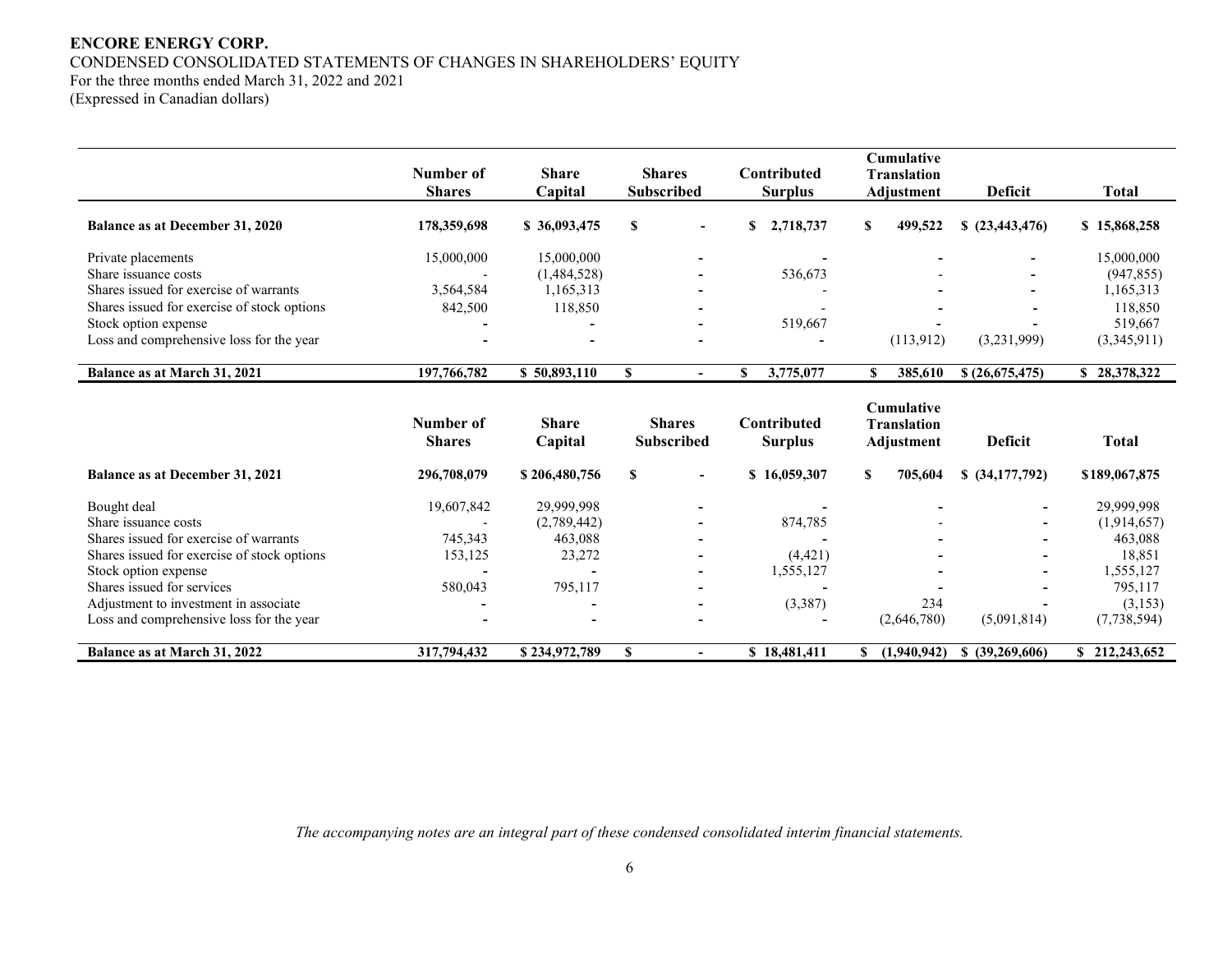## **1. NATURE OF OPERATIONS AND GOING CONCERN**

enCore Energy Corp. was incorporated on October 30, 2009 under the Laws of British Columbia, Canada. enCore Energy Corp., together with its subsidiaries (collectively referred to as the "Company" or "enCore"), is principally engaged in the acquisition and exploration of resource properties in the United States. The Company's common shares trade on the TSX Venture Exchange under the symbol "EU" and on the OTCQB Venture Market under the symbol "ENCUF".

The Company's head office is located at 101 N Shoreline, Suite 450, Corpus Christi, TX 78401.

The condensed consolidated interim financial statements have been prepared assuming the Company will continue on a going-concern basis, which assumes that the Company will be able to continue in operation for the foreseeable future and will be able to realize its assets and discharge its liabilities and commitments in the normal course of operations. The Company has no source of operating cash flow and operations to date have been funded primarily from the issue of share capital. For the three months ended March 31, 2022, the Company reported a net loss of \$5,091,814 (2021 - \$3,231,999), had working capital of \$36,369,595 (2021 - \$7,141,013) and an accumulated deficit of \$39,269,606 (2021 - \$34,177,792). These financial statements do not reflect the adjustments to the carrying values of assets and liabilities and the reported expenses and statement of financial position classifications that would be necessary were the going concern assumption not appropriate. Such adjustments could be material.

In March 2020, the World Health Organization declared the COVID-19 outbreak a global pandemic and the Company continues to evaluate the COVID-19 situation and monitor any impacts or any potential impacts to the business. enCore Energy Corp has implemented health and safety measures in accordance with the health officials and guidance from local government authorities. While the pandemic has had limited impact on the Company's operations to date, future activities could be impacted as a result of the pandemic. As the COVID-19 health crisis continues, the Company will continue to rely on guidance and recommendations from local health authorities, Health Canada and the Centers for Disease Control and Prevention to update the Company's policies.

Management estimates that it has adequate working capital to fund all of its planned activities for the next year. However, the Company's long-term continued operations are dependent on its abilities to monetize assets or raise additional funding from loans or equity financings, or through other arrangements. There is no assurance that future financing activities will be successful.

## **2. SUMMARY OF SIGNIFICANT ACCOUNTING POLICIES**

## **Basis of Presentation**

These condensed consolidated interim financial statements, including comparatives, have been prepared in accordance and compliance with International Accounting Standard ("IAS") 34, Interim Financial Reporting as issued by the International Accounting Standards Board ("IASB") and interpretations of the International Financial Reporting Interpretations Committee ("IFRIC").

The policies applied in these consolidated financial statements are based on IFRS issued and effective as of March 31, 2022.

The Company uses the same accounting policies and methods of computation as in the annual audited consolidated financial statements for the year ended December 31, 2021.

The condensed consolidated interim financial statements have been prepared on a historical cost basis except for certain financial instruments which are measured at fair value. All dollar amounts presented are in Canadian dollars unless otherwise specified. In addition, these condensed consolidated interim financial statements have been prepared using the accrual basis of accounting except for cash flow information.

These condensed consolidated interim financial statements were approved for issuance by the audit committee of the board of directors on May 27, 2022.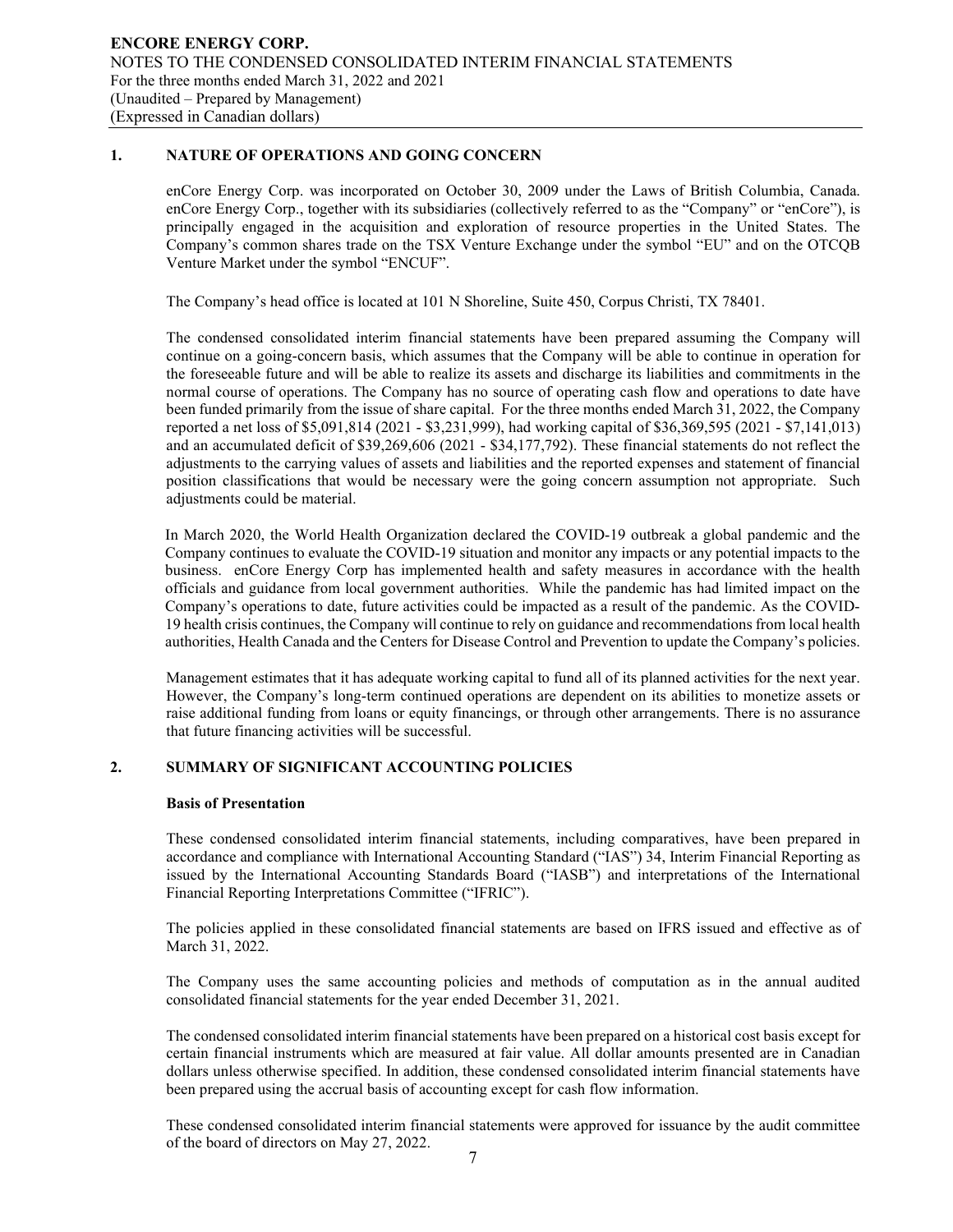## **Basis of Consolidation**

These condensed consolidated financial statements incorporate the financial statements of the Company and its controlled subsidiaries. Control is defined as the exposure, or rights, to variable returns from involvement with an investee and the ability to affect those returns through power over the investee. Power over an investee exists when an investor has existing rights that give it the ability to direct the activities that significantly affect the investee's returns. This control is generally evidenced through owning more than 50% of the voting rights or currently exercisable potential voting rights of a Company's share capital. All significant intercompany transactions and balances have been eliminated.

The consolidated financial statements include the financial statements of the Company and its significant subsidiaries listed in the following table:

|                                   | Place of                      | Ownership |                    | Functional |
|-----------------------------------|-------------------------------|-----------|--------------------|------------|
| Name of Subsidiary                | Incorporation                 | Interest  | Principal Activity | Currency   |
|                                   |                               |           | Mineral            |            |
| Tigris Uranium US Corp.           | Nevada, USA                   | 100%      | Exploration        | <b>USD</b> |
|                                   |                               |           | Mineral            |            |
| Metamin Enterprises US Inc.       | Nevada, USA                   | 100%      | Exploration        | <b>USD</b> |
|                                   |                               |           | Mineral            |            |
| URI, Inc.                         | Delaware, USA                 | 100%      | Exploration        | <b>USD</b> |
|                                   |                               |           | Mineral            |            |
| Neutron Energy, Inc.              | Nevada, USA                   | 100%      | Exploration        | <b>USD</b> |
|                                   |                               |           | Mineral            |            |
| Uranco, Inc.                      | Delaware, USA                 | 100%      | Exploration        | <b>USD</b> |
|                                   |                               |           | Mineral            |            |
| Uranium Resources, Inc.           | Delaware, USA                 | 100%      | Exploration        | <b>USD</b> |
|                                   |                               |           | Mineral            |            |
| HRI-Churchrock, Inc.              | Delaware, USA                 | 100%      | Exploration        | <b>USD</b> |
|                                   |                               |           | Mineral            |            |
| Hydro Restoration Corp.           | Delaware, USA                 | 100%      | Exploration        | <b>USD</b> |
|                                   |                               |           | Mineral            |            |
| Belt Line Resources, Inc.         | Texas, USA                    | 100%      | Exploration        | <b>USD</b> |
|                                   |                               |           | Mineral            |            |
| Cibola Resources, LLC             | Delaware, USA                 | 100%      | Exploration        | <b>USD</b> |
|                                   |                               |           |                    |            |
| enCore Energy US Corp.            | Nevada, USA                   | 100%      | Holding            | <b>USD</b> |
|                                   |                               |           | Company            |            |
| Azarga Uranium Corp.              | British Columbia, CA          | 100%      | Mineral            | <b>USD</b> |
|                                   |                               |           | Exploration        |            |
| Powertech (USA) Inc.              | South Dakota, USA             | 100%      | Mineral            | <b>USD</b> |
|                                   |                               |           | Exploration        |            |
|                                   | British Columbia, CA          | 100%      | Mineral            | <b>USD</b> |
| URZ Energy Corp.                  |                               |           | Exploration        |            |
|                                   |                               |           | Mineral            |            |
| Ucolo Exploration Corp.           | Utah, USA                     | 100%      | Exploration        | <b>USD</b> |
|                                   |                               |           | Mineral            |            |
| Azarga Resources Limited          | <b>British Virgin Islands</b> | 100%      | Exploration        | <b>USD</b> |
|                                   |                               |           | Mineral            |            |
| Azarga Resources (Hong Kong) Ltd. | Hong Kong                     | 100%      | Exploration        | <b>USD</b> |
|                                   |                               |           | Mineral            |            |
| Azarga Resources USA Company      | Colorado, USA                 | 100%      | Exploration        | <b>USD</b> |
|                                   |                               |           | Mineral            |            |
| Azarga Resources Canada Ltd.      | British Columbia, CA          | 100%      | Exploration        | <b>USD</b> |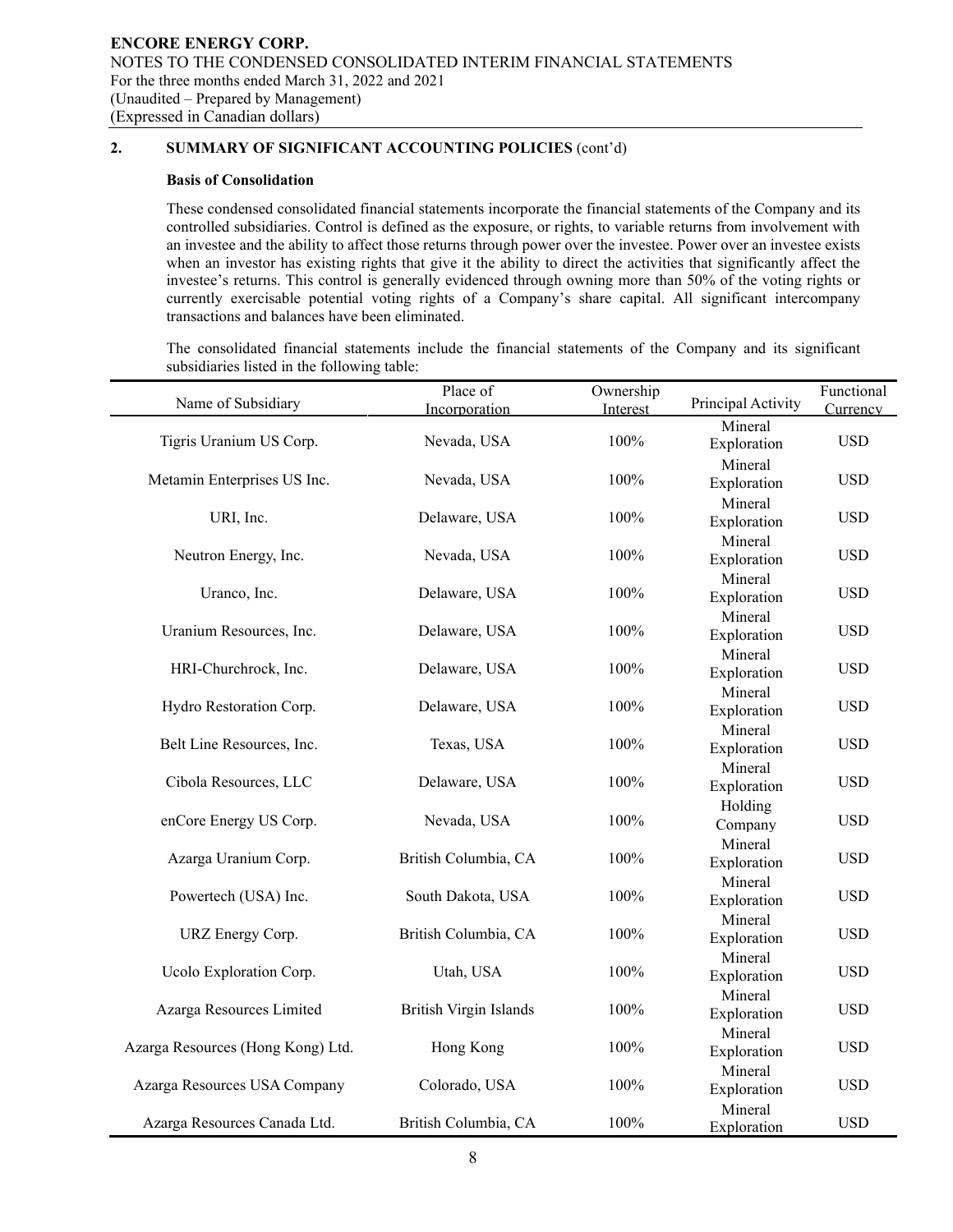### **Cash**

Cash is comprised of cash held at banks and demand deposits.

## **Restricted cash**

Funds deposited by the Company for collateralization of performance obligations are not available for the payment of general corporate obligations. The bonds are collateralized performance bonds required for future restoration and reclamation obligations related to URI, Inc's South Texas operations (Note 10).

### **Provision for environmental rehabilitation**

The Company recognizes liabilities for legal or constructive obligations associated with the retirement of mineral properties. The net present value of future rehabilitation costs is capitalized to the related asset along with a corresponding increase in the rehabilitation provision in the period incurred. Discount rates, using a pretax rate that reflects the time value of money, are used to calculate the net present value.

The Company's estimates of reclamation costs could change as a result of changes in regulatory requirements, discount rates and assumptions regarding the amount and timing of the future expenditures. These changes are recorded directly to the related assets with a corresponding entry to the rehabilitation provision. The increase in a provision due to the passage of time is recognized as finance expense.

### **Assets held for sale**

The Company classifies long-lived assets or disposal groups to be sold as held for sale in the period in which all of the following criteria are met: management commits to a plan to sell the asset or disposal group; the asset or disposal group is available for immediate sale; an active program to locate a buyer is initiated; the sale of the asset or disposal group is highly probable, within 12 months.

## **Mineral properties**

Costs related to the acquisition of mineral property interests are capitalized. Costs directly related to the exploration and evaluation of mineral properties are capitalized once the legal rights to explore the mineral properties are acquired or obtained. When the technical and commercial viability of a mineral resource has been demonstrated and a development decision has been made, the capitalized costs of the related property are transferred to mining assets and depreciated using the units of production method on commencement of commercial production.

If it is determined that capitalized acquisition, exploration and evaluation costs are not recoverable, or the property is abandoned, the property is written down to its recoverable amount. Mineral properties are reviewed for impairment when facts and circumstances suggest that the carrying amount may exceed its recoverable amount.

From time to time, the Company acquires or disposes of properties pursuant to the terms of property option agreements. Such payments are made entirely at the discretion of the optionee and, accordingly, are recorded as mineral property costs or recoveries when the payments are made or received. After costs are recovered, the balance of the payments received is recorded as a gain on option or disposition of mineral property.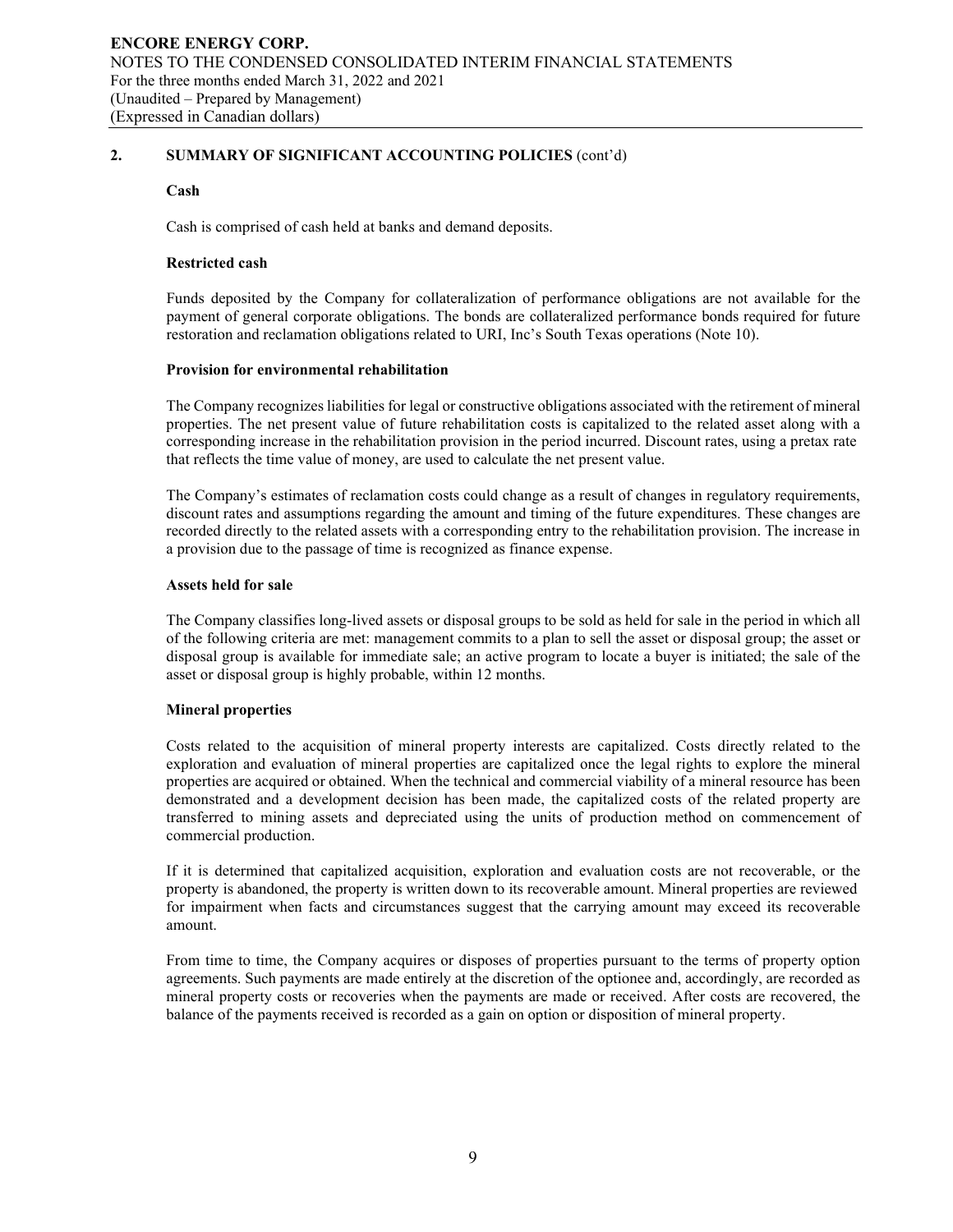#### **Investments**

### **Investments in uranium**

Investments in uranium are initially recorded at cost, on the date that control of the uranium passes to the Company. Cost is calculated as the purchase price and any directly attributable expenditure. Subsequent to initial recognition, investments in uranium are measured at fair value at each reporting period end. Fair value is determined based on the most recent month-end spot prices for uranium published by UxC LLC ("UxC") and converted to Canadian dollars using the foreign exchange rate at the date of the consolidated statement of financial position. Related fair value gains and losses subsequent to initial recognition are recorded in the consolidated statement of loss and comprehensive loss as a component of "Other Income (Expense)" in the period in which they arise.

Due to the lack of specific IFRS guidance on accounting for investments in uranium, the Company considered IAS 1 Presentation of Financial Statements and IAS 8, Accounting Policies, Changes in Accounting Estimates and Errors, to develop and apply an accounting policy that would result in information that is most relevant to the economic decision-making needs of users within the overall IFRS accounting framework. Consequently, the uranium investments are presented at fair value based on the application of IAS 40, Investment Property, which allows the use of a fair value model for assets held for long-term capital appreciation.

#### **Investments in associates**

Investments in associates are accounted for using the equity method. The equity method involves the recording of the initial investment at cost and the subsequent adjusting of the carrying value of the investment for the Company's proportionate share of the earnings or loss. The cost of the investment includes transaction costs.

Adjustments are made to align the accounting policies of the associate with those of the Company before applying the equity method. When the Company's share of losses exceeds its interest in an equity-accounted investee, the carrying amount of that interest is reduced to zero, and the recognition of further losses is discontinued except to the extent that the Company has incurred legal or constructive obligations or made payments on behalf of the associate. If the associate subsequently reports profits, the Company resumes recognizing its share of those profits only after its share of the profits equals the share of losses not recognized.

### **Property, Plant and Equipment**

### **Uranium Plants**

Uranium plant expenditures for new facilities or equipment and expenditures that extend the useful lives of existing facilities or equipment are capitalized and recorded at cost. Depreciation on other property is computed based upon the estimated useful lives of the assets. Repairs and maintenance costs are expensed as incurred. Gain or loss on disposal of such assets is recorded as other income or expense as such assets are disposed.

### **Other Property, Plant and Equipment**

Other property, plant and equipment consists of office equipment, furniture and fixtures and transportation equipment. Depreciation on other property is computed based upon the estimated useful lives of the assets. Repairs and maintenance costs are expensed as incurred. Gain or loss on disposal of such assets is recorded as other income or expense as such assets are disposed.

## **Buildings**

Depreciation on buildings is computed based upon the estimated useful lives of the asset. Repairs and maintenance costs are expensed as incurred. Gain or loss on disposal of such assets is recorded as other income or expense as such assets are disposed.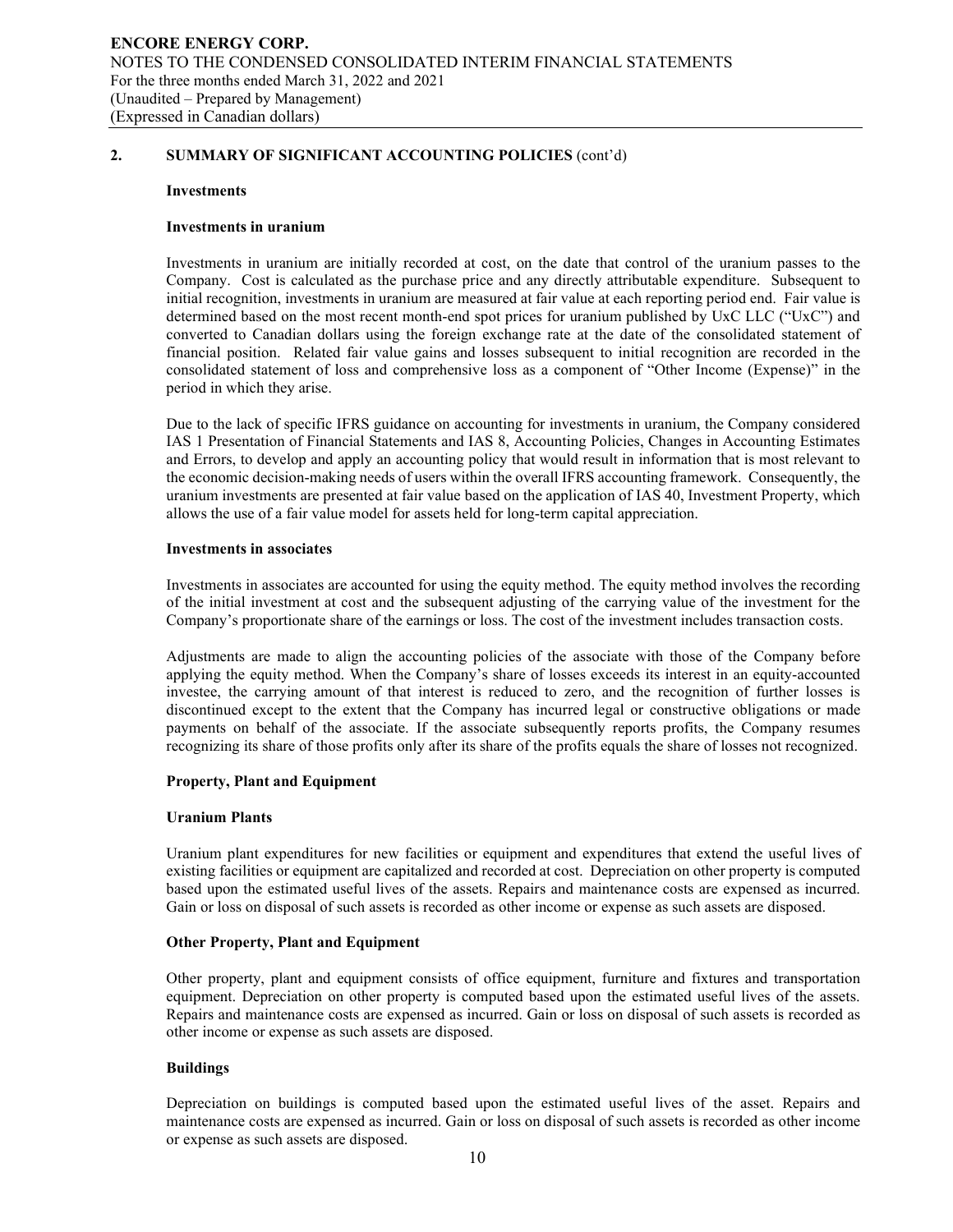#### **Intangible Assets**

Intangible assets are recognized and measured at cost. Intangible assets with indefinite useful lives are assessed for impairment annually and whenever there is an indication that the intangible asset may be impaired. Intangible assets that have finite useful lives are amortized over their estimated remaining useful lives. Amortization methods and useful lives are reviewed at each reporting period and are adjusted if appropriate

### **Impairment of non-financial assets**

At the end of each reporting period, the Company's assets are reviewed to determine whether there is any indication that those assets may be impaired. If such indication exists, the recoverable amount of the asset is estimated in order to determine the extent of the impairment, if any. The recoverable amount is the higher of fair value less costs of disposal and the value in use. Fair value is the price that would be received to sell an asset or paid to transfer a liability in an orderly transaction between market participants at the measurement date. In assessing value in use, the estimated future cash flows are discounted to their present value using a pre-tax discount rate that reflects a current market assessment of the time value of money and the risks specific to the asset. If the recoverable amount of an asset is estimated to be less than its carrying amount, the carrying amount of the asset is reduced to its recoverable amount and the impairment loss is recognized in profit or loss for the period. For an asset that does not generate largely independent cash flows, the recoverable amount is determined for the cash generating unit to which the asset belongs.

When an impairment loss subsequently reverses, the carrying amount of the asset (or cash-generating unit) is increased to the revised estimate of its recoverable amount, but to an amount that does not exceed the carrying amount that would have been determined had no impairment loss been recognized for the asset (or cash generating unit) in prior years. A reversal of an impairment loss is recognized immediately in profit or loss.

### **Leases**

In accordance with IFRS 16, the Company recognizes a right-of-use asset and a lease liability at the lease commencement date. The right-of-use asset represents the Company's right to use an underlying asset for the lease term and lease liabilities represent our obligation to make lease payments arising from the lease. Right-ofuse assets and lease liabilities are recognized at the commencement date of the lease based on the present value of lease payments over the lease term using a discount rate of 7%.

### **Income taxes**

Income tax expense comprises current and deferred tax. Income tax is recognized in profit or loss except to the extent that it relates to items recognized directly in equity. Current tax expense is the expected tax payable on taxable income for the year, using tax rates enacted or substantively enacted at period end, adjusted for amendments to tax payable with regards to previous years.

Deferred tax is recorded using the liability method, providing for temporary differences between the carrying amounts of assets and liabilities for financial reporting purposes and the amounts used for taxation purposes.

Temporary differences are not provided for the initial recognition of assets or liabilities that do not affect either accounting or taxable loss or those differences relating to investments in subsidiaries to the extent that they are not probable to reverse in the foreseeable future. The amount of deferred tax provided is based on the expected manner of realization or settlement of the carrying amount of assets and liabilities, using tax rates enacted or substantively enacted at the date of the statement of financial position.

A deferred tax asset is recognized only to the extent that it is probable that future taxable profits will be available against which the asset can be utilized. To the extent that the Company does not consider it probable that a deferred tax asset will be recovered, it is not recorded.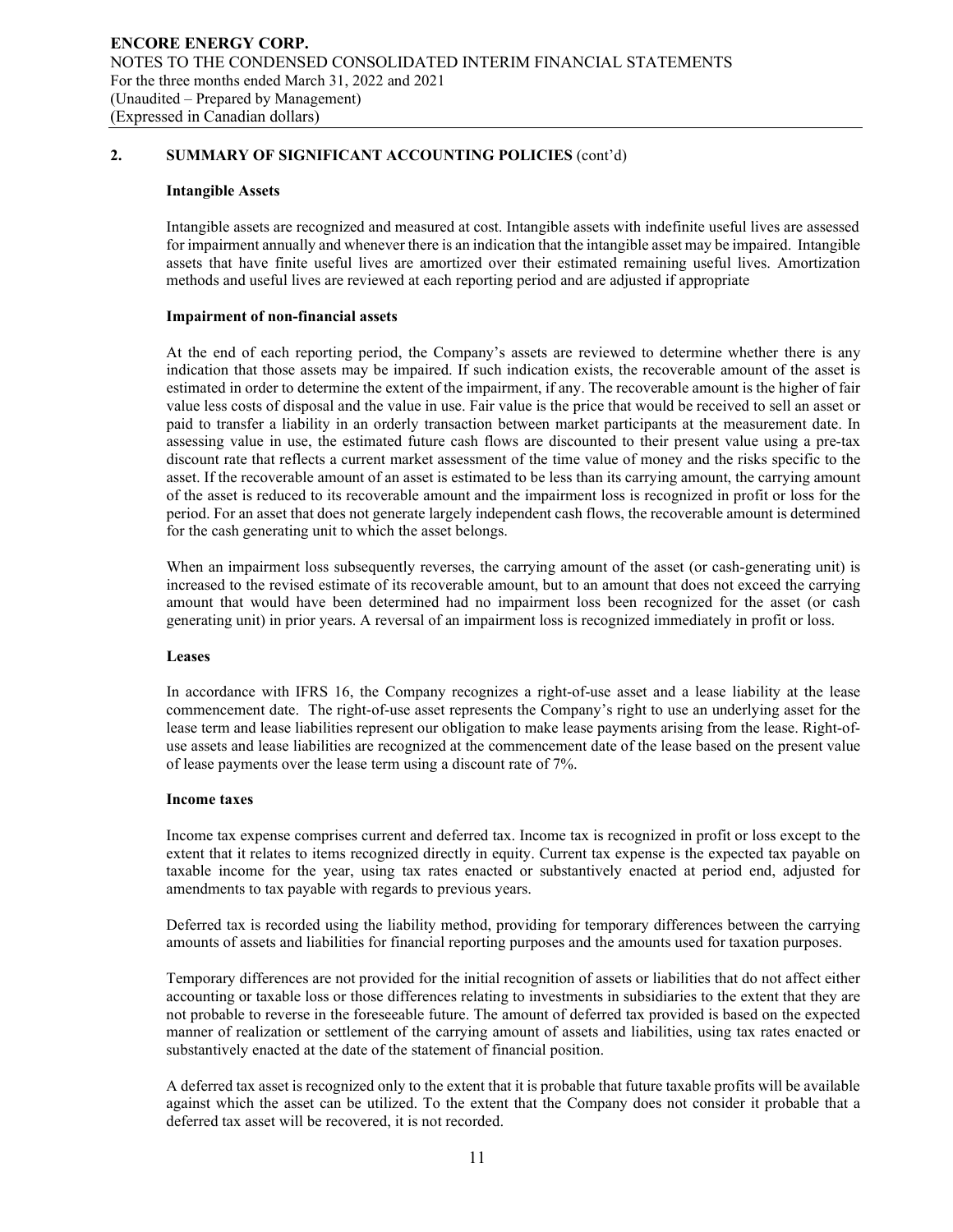### **Foreign exchange**

The financial statements for the Company and each of its subsidiaries are prepared using their functional currencies. Functional currency is the currency of the primary economic environment in which an entity operates. The presentation currency of the Company is the Canadian dollar. The functional currency of enCore Energy Corp. is the Canadian dollar and the functional currency of all of its subsidiaries is the US dollar.

Foreign currency transactions are translated into the functional currency using exchange rates prevailing at the dates of the transactions. At the end of each reporting period, monetary assets and liabilities that are denominated in foreign currencies are translated at the rates prevailing at that date. Non-monetary assets and liabilities are translated using the historical rate on the date of the transaction. All gains and losses on translation of these foreign currency transactions are charged to income (loss).

The statement of financial position of each foreign subsidiary is translated into Canadian dollars using the exchange rate at the statement of financial position date and the statement of loss and comprehensive loss is translated into Canadian dollars using the average exchange rate for the period. All gains and losses on translation of a subsidiary from the functional currency to the presentation currency are charged to other comprehensive income (loss).

### **Basic and diluted loss per share**

Basic earnings or loss per share represents the income or loss for the period, divided by the weighted average number of common shares outstanding during the period. Diluted earnings or loss per share represents the income or loss for the period, divided by the weighted average number of common shares outstanding during the period plus the weighted average number of dilutive shares resulting from the exercise of stock options, warrants and other similar instruments when the inclusion of these would not be anti-dilutive.

## **Share-based payments**

The fair value of all stock options granted to directors, officers, and employees is recorded as a charge to operations and a credit to contributed surplus. The fair value of these stock options is measured at the grant date using the Black-Scholes option pricing model. The fair value of stock options which vest immediately is recorded at the grant date. For stock options which vest in the future, the fair value of stock options, as adjusted for the expected level of vesting of the stock options and the number of stock options which ultimately vest, is recognized over the vesting period. Stock options granted to non-employees are measured at the fair value of goods or services rendered or at the fair value of the instruments issued, if it is determined that the fair value of the goods or services received cannot be reliably measured. The number of shares and options expected to vest is reviewed and adjusted at the end of each reporting period such that the amount recognized for services received as consideration for the equity instruments granted shall be based on the number of equity instruments that eventually vest.

Warrants issued to brokers are measured at their fair value on the vesting date and are recognized as a deduction from equity and credited to contributed surplus. The fair value of stock options and warrants issued to brokers are estimated using the Black-Scholes option pricing model. Any consideration received on the exercise of stock options and/or warrants, together with the related portion of contributed surplus, is credited to share capital.

### **Warrants issued in equity financing transactions**

for agency fees or other transactions costs are acd@unted for as share-based payments. The Company engages in equity financing transactions to obtain the funds necessary to continue operations and explore its exploration and evaluation assets. These equity financing transactions may involve the issuance of common shares or units. Each unit comprises a certain number of common shares and a certain number of share purchase warrants ("Warrants"). Depending on the terms and conditions of each equity financing agreement, the Warrants are exercisable into additional common shares at a price prior to expiry as stipulated by the agreement. Warrants that are part of units are valued based on the residual value method. Warrants that are issued as payment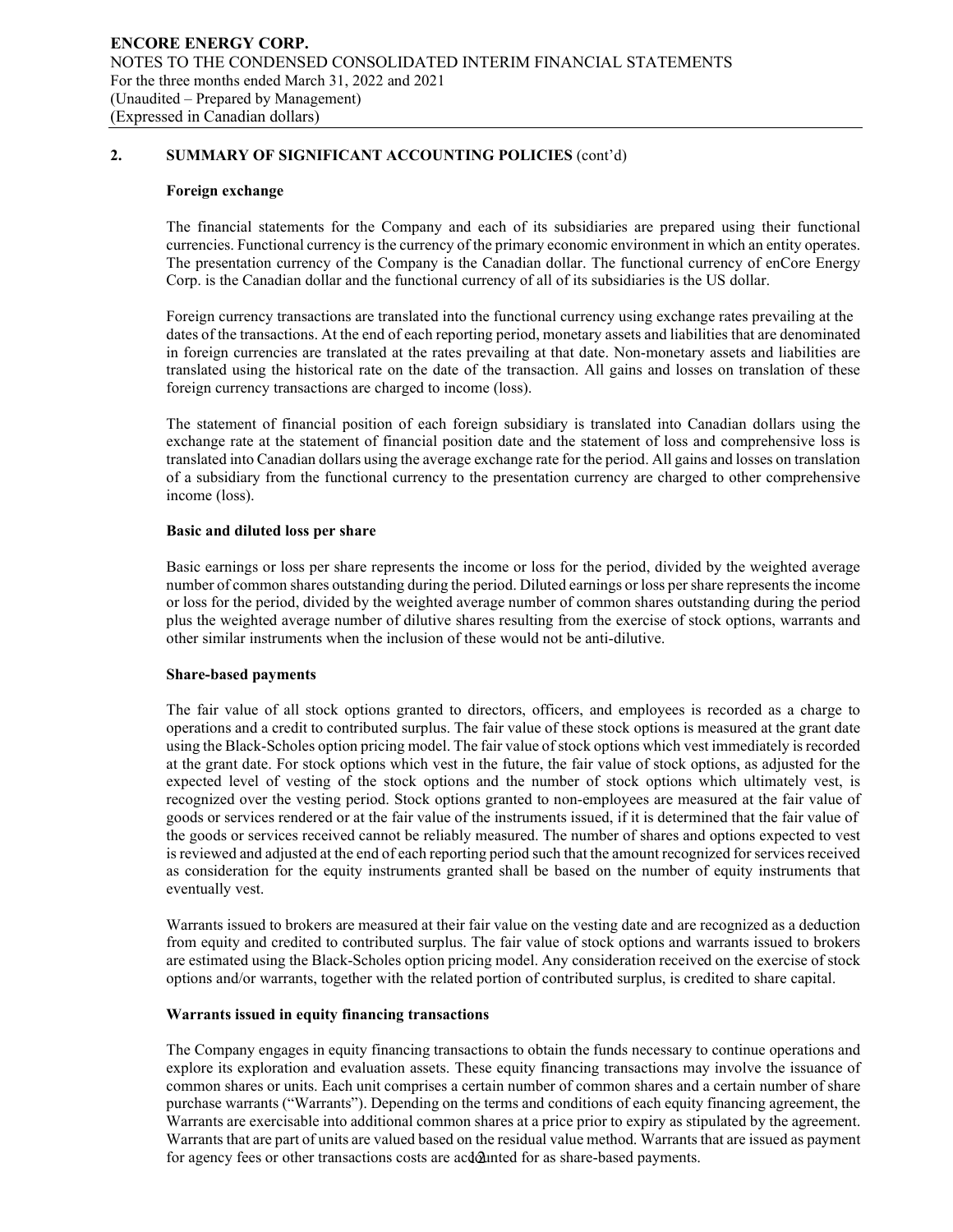### **Financial instruments**

The Company classifies its financial instruments in the following categories: at fair value through profit and loss ("FVTPL"), at fair value through other comprehensive income (loss) ("FVTOCI"), or at amortized cost. The Company determines the classification of financial assets at initial recognition. The classification of debt instruments is driven by the Company's business model for managing the financial assets and their contractual cash flow characteristics. Equity instruments that are held for trading are classified as FVTPL. For other equity instruments, on the day of acquisition the Company can make an irrevocable election (on an instrument-by instrument basis) to designate them as at FVTOCI. Financial liabilities are measured at amortized cost, unless they are required to be measured at FVTPL (such as instruments held for trading or derivatives) or the Company has opted to measure them at FVTPL.

Financial assets and liabilities carried at FVTPL are initially recorded at fair value and transaction costs are expensed in profit or loss. Realized and unrealized gains and losses arising from changes in the fair value of the financial assets and liabilities held at FVTPL are included in the consolidated statements of loss and comprehensive loss in the period in which they arise.

### **Impairment of financial assets at amortized cost**

An 'expected credit loss' impairment model applies which requires a loss allowance to be recognized based on expected credit losses. The estimated present value of future cash flows associated with the asset is determined and an impairment loss is recognized for the difference between this amount and the carrying amount as follows: the carrying amount of the asset is reduced to estimated present value of the future cash flows associated with the asset, discounted at the financial asset's original effective interest rate, either directly or through the use of an allowance account and the resulting loss is recognized in profit or loss for the period.

In a subsequent period, if the amount of the impairment loss related to financial assets measured at amortized cost decreases, the previously recognized impairment loss is reversed through profit or loss to the extent that the carrying amount of the investment at the date the impairment is reversed does not exceed what the amortized cost would have been had the impairment not been recognized.

### **Derecognition of financial assets**

The Company derecognizes financial assets only when the contractual rights to cash flows from the financial assets expire, or when it transfers the financial assets and substantially all of the associated risks and rewards of ownership to another entity. Gains and losses on derecognition are generally recognized in profit or loss.

### **Asset Retirement Obligations**

Various federal and state mining laws and regulations require the Company to reclaim the surface areas and restore underground water quality for its ISR projects to the pre-existing or background average quality after the completion of mining. Asset retirement obligations, consisting primarily of estimated restoration and reclamation costs at the Company's South Texas ISR projects, are recognized in the period incurred and recorded as liabilities at fair value. Such obligations, which are initially estimated based on discounted cash flow estimates, are accreted to full value over time through charges to accretion expense. In addition, the asset retirement cost is capitalized as part of the asset's carrying value and amortized over the life of the related asset. Asset retirement obligations are periodically adjusted to reflect changes in the estimated present value resulting from revisions to the estimated timing or amount of restoration and reclamation costs. As the Company completes its restoration and reclamation work at its properties, the liability is reduced by the carrying value of the related asset retirement liability which is based upon the percentage of completion of each restoration and reclamation activity. Any gain or loss upon settlement is charged to income or expense for the period. The Company reviews and evaluates its asset retirement obligations annually or more frequently at interim periods if deemed necessary.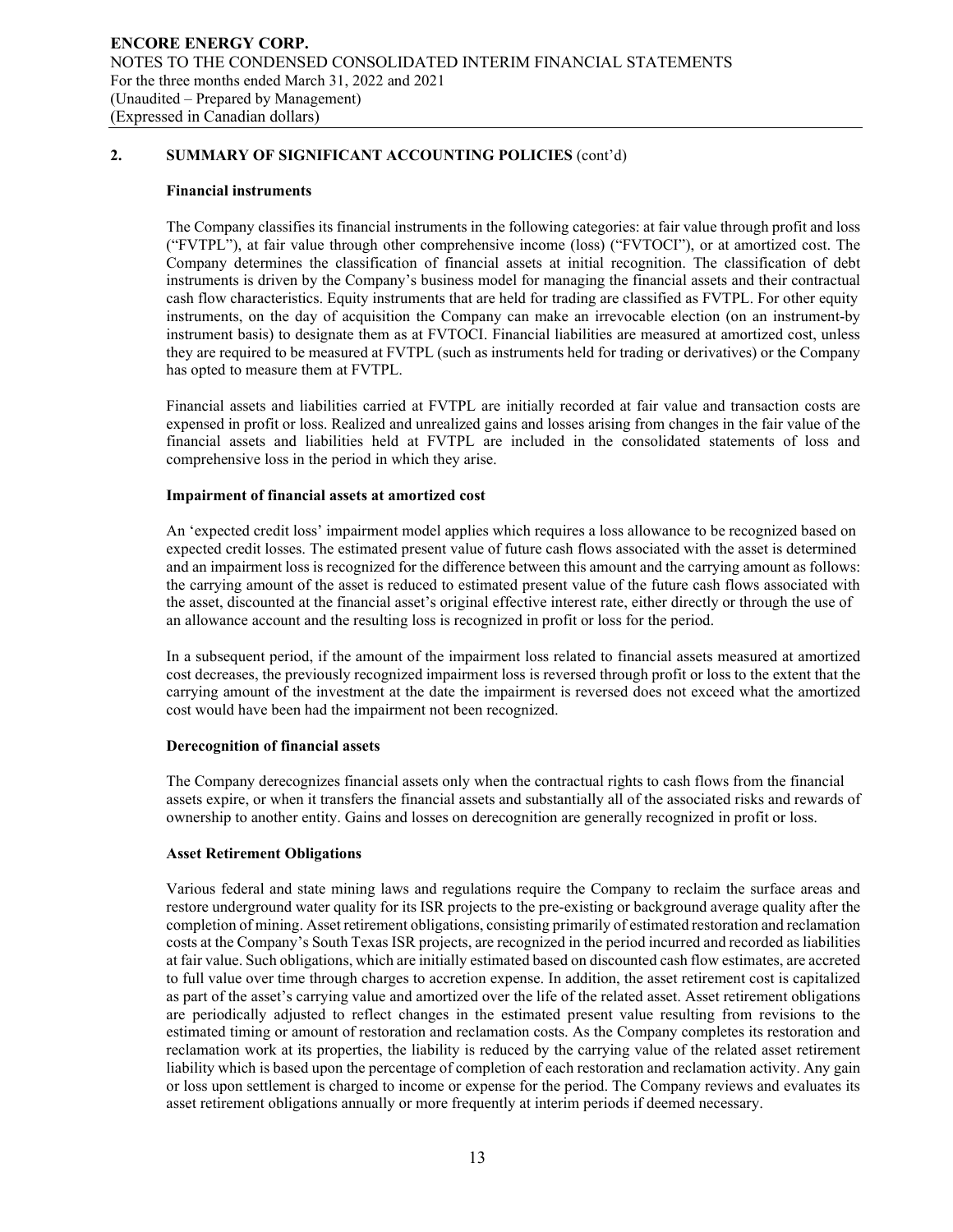## **3. CRITICAL ACCOUNTING ESTIMATES AND JUDGMENTS**

The preparation of financial statements in conformity with IFRS requires management to use judgment in applying its accounting policies and estimates and assumptions about the future. Estimates and other judgments are continuously evaluated and are based on management's experience and other factors, including expectations about future events that are believed to be reasonable under the circumstances. Although management uses historical experience and its best knowledge of the expected amounts, events or actions to form the basis for estimates, actual results may differ from these estimates.

### **Critical accounting estimates:**

**The assessment of the recoverable amount of mineral properties as a result of impairment indicators** - When indicators of impairment are identified, recoverable amount calculations are based either on discounted estimated future cash flows or on comparable recent transactions. The assumptions used are based on management's best estimates of what an independent market participant would consider appropriate. Changes in these assumptions may alter the results of impairment testing, the amount of the impairment charges recorded in the statement of loss and comprehensive loss and the resulting carrying values of assets.

**Share-based payments -** The fair value of stock options issued is subject to the limitation of the Black-Scholes option pricing model that incorporates market data and involves uncertainty in estimates used by management in the assumptions. Because the Black-Scholes option pricing model requires the input of highly subjective assumptions, including the volatility of share prices, changes in subjective input assumptions can materially affect the fair value estimate.

**Asset Retirement Obligations - S**ignificant estimates were utilized in determining future costs to complete groundwater restoration, plugging and abandonment of wellfields and surface reclamation at the Company's uranium in-situ recovery (ISR) sites. Estimating future costs can be difficult and unpredictable as they are based principally on current legal and regulatory requirements and ISR site closure plans that may change materially. The laws and regulations governing ISR site closure and remediation in a particular jurisdiction are subject to review at any time and may be amended to impose additional requirements and conditions which may cause our provisions for environmental liabilities to be underestimated and could materially affect our financial position or results of operations. Estimates of future asset retirement obligation costs are also subject to operational risks such as acceptability of treatment techniques or other operational changes.

**Recovery of deferred tax assets -** Judgment is required in determining whether deferred tax assets are recognized in the statement of financial position. Deferred tax assets, including those arising from unutilized tax losses, require management to assess the likelihood that the Company will generate taxable earnings in future periods in order to utilize recognized deferred tax assets. Estimates of future taxable income are based on forecast cash flows from operations and the application of existing tax laws in each jurisdiction. To the extent that future cash flows and taxable income differ significantly from estimates, the ability of the Company to realize the net deferred tax assets recorded at the date of the statement of financial position could be impacted. Additionally, future changes in tax laws in the jurisdictions in which the Company operates could limit the ability of the Company to obtain tax deductions in future periods. The Company has not recorded any deferred tax assets.

**Amortization and impairment of intangible assets -** Amortization of intangible assets is dependent upon the estimated useful lives, which are determined through the exercise of judgement. The assessment of any impairment of these assets is dependent upon estimates of recoverable amounts that take into account factors such as economic and market conditions and the useful lives of assets.

### **Critical accounting judgments:**

**The assessment of indicators of impairment for mineral properties** – The Company follows the guidance of IFRS 6 to determine when a mineral property asset is impaired. This determination requires significant judgment. In making this judgment, the Company evaluates, among other factors, the results of exploration and evaluation activities to date and the Company's future plans to explore and evaluate a mineral property.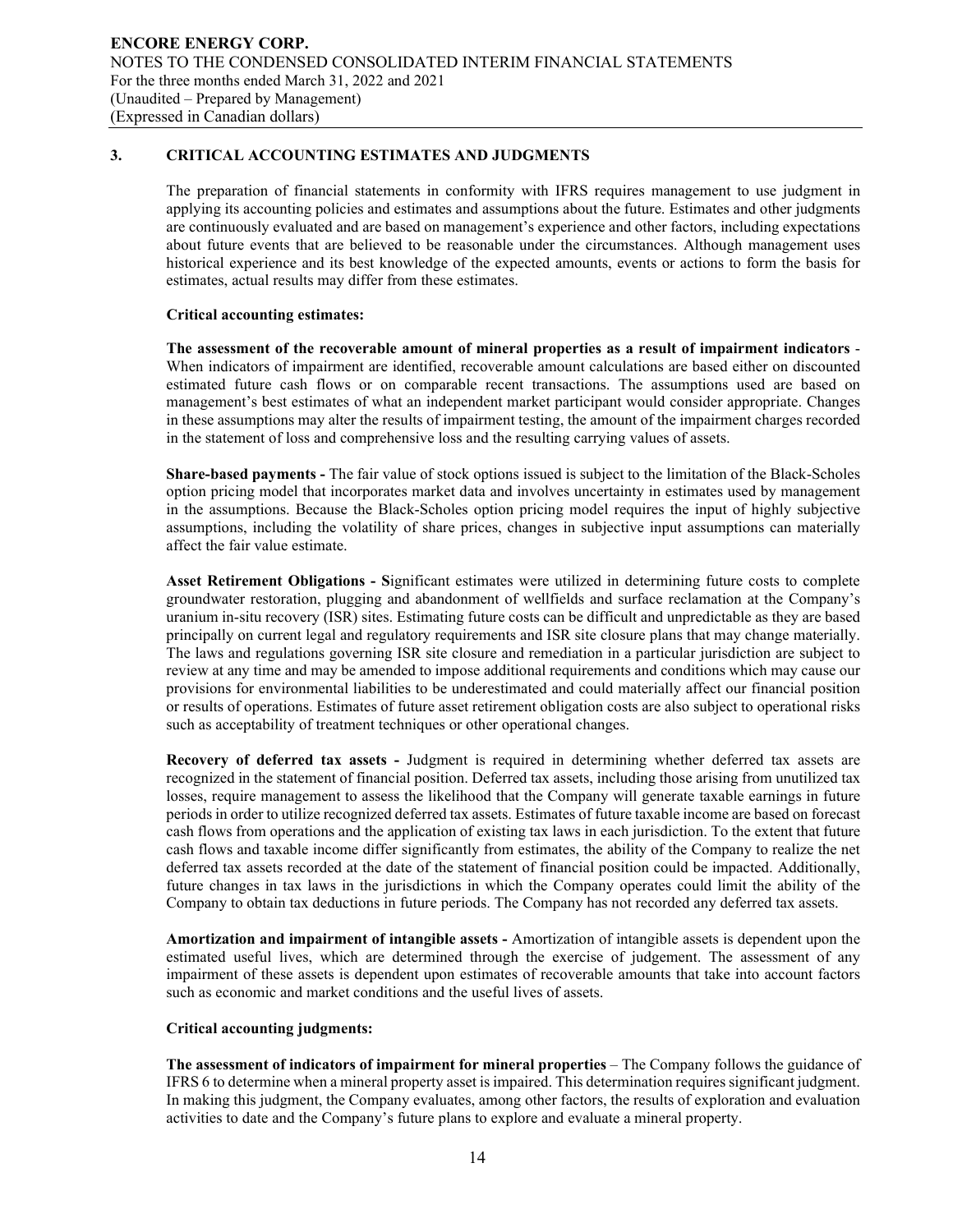## **3. CRITICAL ACCOUNTING ESTIMATES AND JUDGMENTS** (cont'd)

## **Critical accounting judgments** (cont'd**):**

**Business combinations -** The determination of whether a set of assets acquired and liabilities assumed constitute a business may require the Company to make certain judgments, taking into account all facts and circumstances. A business is presumed to be an integrated set of activities and assets capable of being conducted and managed for the purpose of providing a return in the form of dividends, lower costs or economic benefits. The acquisition of Azarga Uranium Corporation and its subsidiary entities on December 31, 2021 (Note 9) was determined to constitute an acquisition of assets.

**Determination of functional currency** - In accordance with IAS 21, The Effects of Changes in Foreign Exchange Rates, management determined that the functional currency of the Company is the Canadian dollar and the functional currency of its subsidiaries is the U.S. dollar.

## **4. INVESTMENT IN ASSOCIATE**

During the year ended December 31, 2020, the Company acquired 12,000,000 shares of Group 11 Technologies Inc. ("Group 11"), a US-based technology firm, representing 40% of the issued and outstanding shares of Group 11. The Company had advanced \$750,000 in accordance with the Letter of Intent with EnviroLeach Technologies Inc. and Golden Predator Mining Corp. to establish Group 11. The Company has determined that it exercises significant influence over Group 11 and accounts for this investment using the equity method of accounting. During the year ended December 31, 2021, Group 11 completed a private placement financing, resulting in the issuance of additional Shares and a dilution of the Company's ownership in the associate to 34.46%.

During the three months ended March 31, 2022, the Company recorded its proportionate share of Group 11's net loss of \$102,274 (2021 - \$12,672) on the consolidated statements of loss and comprehensive loss. In addition, the investment has been adjusted down \$3,387 (2021 - \$6,225) to a reflect a 34.46% ownership in the net book value of the associate.

The following table summarizes the financial information of Group 11 on a 100% basis:

| Net Assets of Group 11 (100%)      |    |            |
|------------------------------------|----|------------|
|                                    |    |            |
| Cash                               | \$ | 763,963    |
| <b>Current Assets</b>              |    | 254,500    |
| Equipment                          |    | 193,438    |
| <b>Mineral Properties</b>          |    |            |
| Intangible Assets                  |    | 735,059    |
| Liabilities                        |    | (86, 819)  |
| Balance, March 31, 2022            | S  | 1,860,142  |
| <b>Net Loss, March 31, 2022</b>    | S  | (296, 765) |
| The Company's percentage ownership |    | 34.46%     |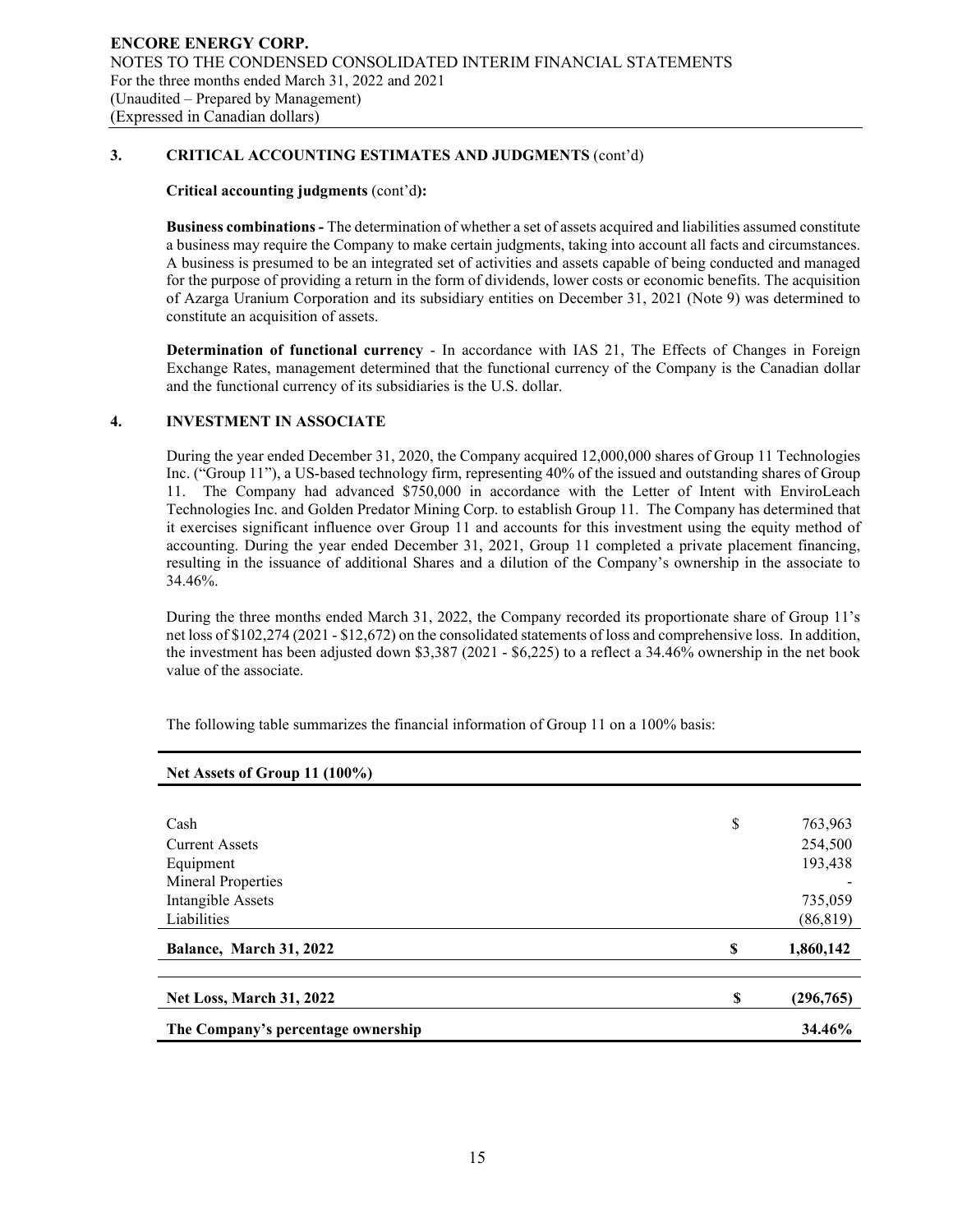## **4. INVESTMENT IN ASSOCIATE** (cont'd)

The investment in associate continuity summary is as follows:

|                                      |    | Investment in<br><b>Associate</b> |
|--------------------------------------|----|-----------------------------------|
| <b>Balance, December 31, 2020</b>    | S  | 604,692                           |
|                                      |    |                                   |
| Adjustments to carrying value:       |    |                                   |
| Proportionate share of net loss      |    | (325, 979)                        |
| Adjustment to investment in Group 11 |    | 588,291                           |
| Dilution loss                        |    | (119, 935)                        |
| Currency translation adjustment      |    | (582)                             |
| <b>Balance, December 31, 2021</b>    | S  | 746,487                           |
| Adjustments to carrying value:       |    |                                   |
| Proportionate share of net loss      |    | (102, 274)                        |
| Adjustment to investment in Group 11 |    | (3,387)                           |
| Currency translation adjustment      |    | 234                               |
| Balance, March 31, 2022              | \$ | 641,060                           |

## **5. INVESTMENT IN URANIUM**

During the year ended December 31, 2021, the Company entered into purchase agreements to acquire a total of 300,000 pounds of physical uranium as  $U_3O_8$  for a total of \$11,376,766 (USD \$9,076,000) including associated expenses to be held as a long-term investment.

During the year ended December 31, 2021, the Company sold 200,000 pounds of physical uranium as  $U_3O_8$  for gross proceeds of \$8,047,470 and a gain of \$656,928.

During the three months ended March 31, 2022, the Company sold 100,000 pounds of physical uranium as  $U_3O_8$ for gross proceeds of \$5,310,800 and a gain of \$43,736.

Investments in uranium are categorized in Level 2 of the fair value hierarchy.

The following table summarizes the fair value of the physical uranium investment:

| <b>Balance, December 31, 2021</b> | 5,337,438   |
|-----------------------------------|-------------|
|                                   |             |
| Sale of uranium investments       | (5,260,816) |
| Currency translation adjustment   | (76, 622)   |
|                                   |             |
| Balance, March 31, 2022           | \$          |
|                                   |             |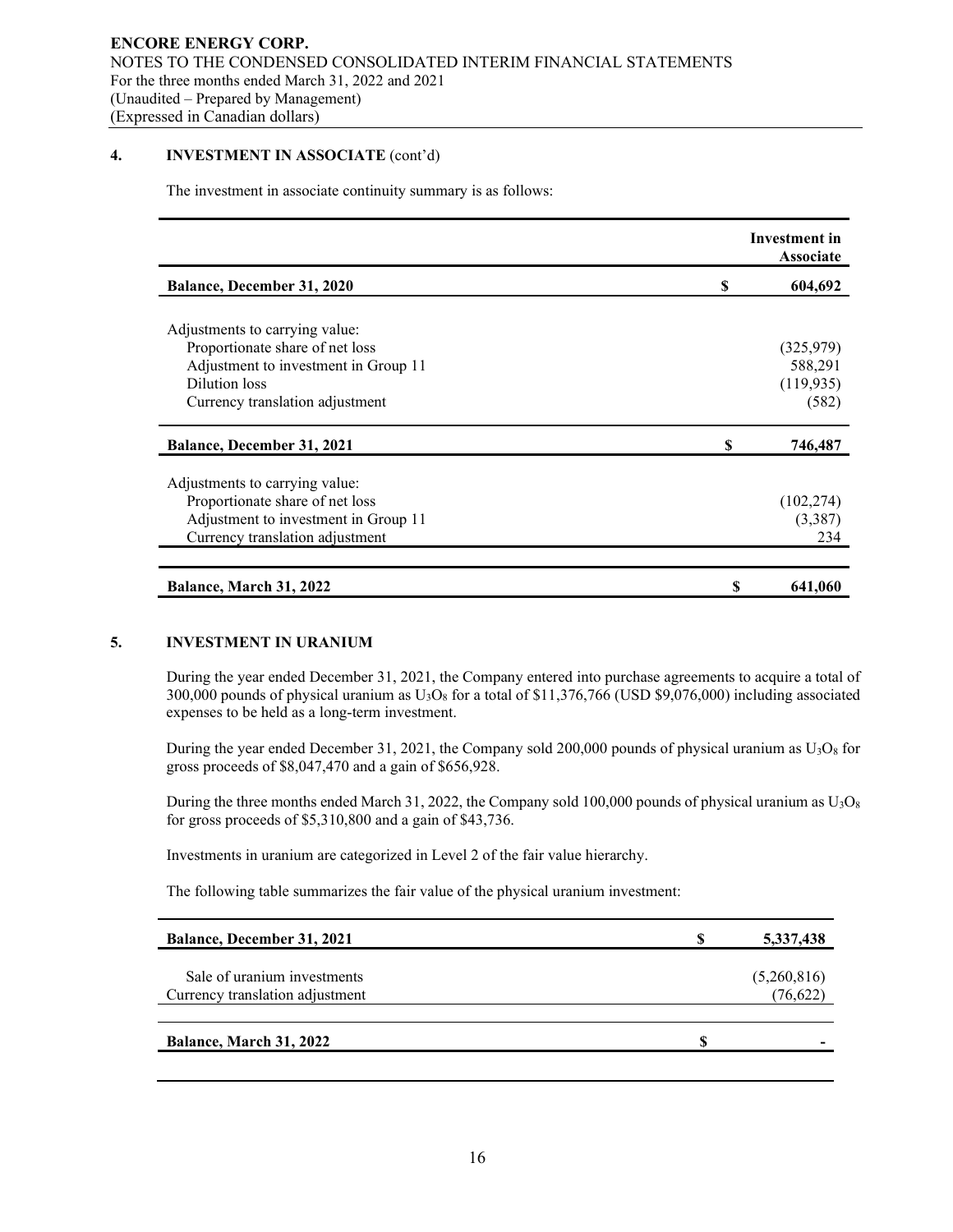## **6. INTANGIBLE ASSETS**

#### *Intangible Assets*

During the year ended December 31, 2018, the Company entered into an agreement with VANE Minerals (US) LLC ("VANE") which grants the Company exclusive access to certain VANE uranium exploration data and information as well as a first right of refusal covering seven of Vane's current uranium projects in Arizona and Utah. In exchange for this exclusive access and rights, the Company issued 3,000,000 common shares at a fair value of \$360,000 and has granted VANE certain back-in rights for any projects developed from the use of the data. The primary term of the agreement is five years and may be renewed by the Company by written notice for three successive renewal periods of three years each. Thus, the Company's access to these data may extend for 14 years. The intangible assets have been determined to have a life of 14 years.

On December 7, 2020, the Company acquired from Signal Equities, LLC, through a data purchase agreement, certain electronic data pertaining to properties and geology situated in South Texas. Through this agreement, enCore acquired ownership rights to this data permanently. The intangible asset thereby acquired has been determined to have an indefinite life and therefore will not be amortized, but reviewed for impairment annually and more frequently if required.

On December 31, 2020, through an asset acquisition with Westwater Resources, Inc., the Company acquired the Grants Mineral Belt database. The Grants Mineral Belt database is a uranium information database of historic drill hole logs, assay certificates, maps, and technical reports for the western United States. The acquisition of this data resulted in permanent purchase of the data by the Company. Thus, the intangible asset has been determined to have an indefinite life and therefore will not be amortized, but reviewed for impairment annually and more frequently if required.

On October 28, 2021, the Company acquired additional borehole logs for the Grants Mineral Belt property for \$17,500 USD. The company's rights to this data do not expire and have been determined to have an indefinite life and will not be amortized, but reviewed for impairment annually or more frequently if required.

Useful lives are based on the Company's estimate at the date of acquisition and are as follows for each class of intangible asset

| Category              | Range                            |
|-----------------------|----------------------------------|
| Data Access Agreement | Straight-line over 14 years      |
| Data Purchases        | Indefinite life intangible asset |

The following table summarizes the continuity of the Company's intangible assets:

|                                                |    | <b>VANE</b><br>Agreement |          | Signal<br>Equities<br>Database |   | Grants<br>Mineral Belt<br>Database |    | Total Intangible<br>Assets |
|------------------------------------------------|----|--------------------------|----------|--------------------------------|---|------------------------------------|----|----------------------------|
| <b>Balance, December 31, 2020</b>              | S  | 308,571                  | <b>S</b> | 90.125                         | S | 254,640                            | \$ | 653,336                    |
| Additions:<br><b>Accumulated Amortization:</b> |    | (25,714)                 |          |                                |   | 21,611                             |    | 21,611<br>(25,715)         |
| <b>Balance, December 31, 2021</b>              | S  | 282,857                  | \$       | 90,125                         | S | 276,251                            | S  | 649,233                    |
| Additions:<br>Accumulated Amortization:        |    | (6,429)                  |          |                                |   |                                    |    | (6,429)                    |
| Balance, March 31, 2022                        | \$ | 276,429                  | \$       | 90,125                         | S | 276,251                            | \$ | 642,805                    |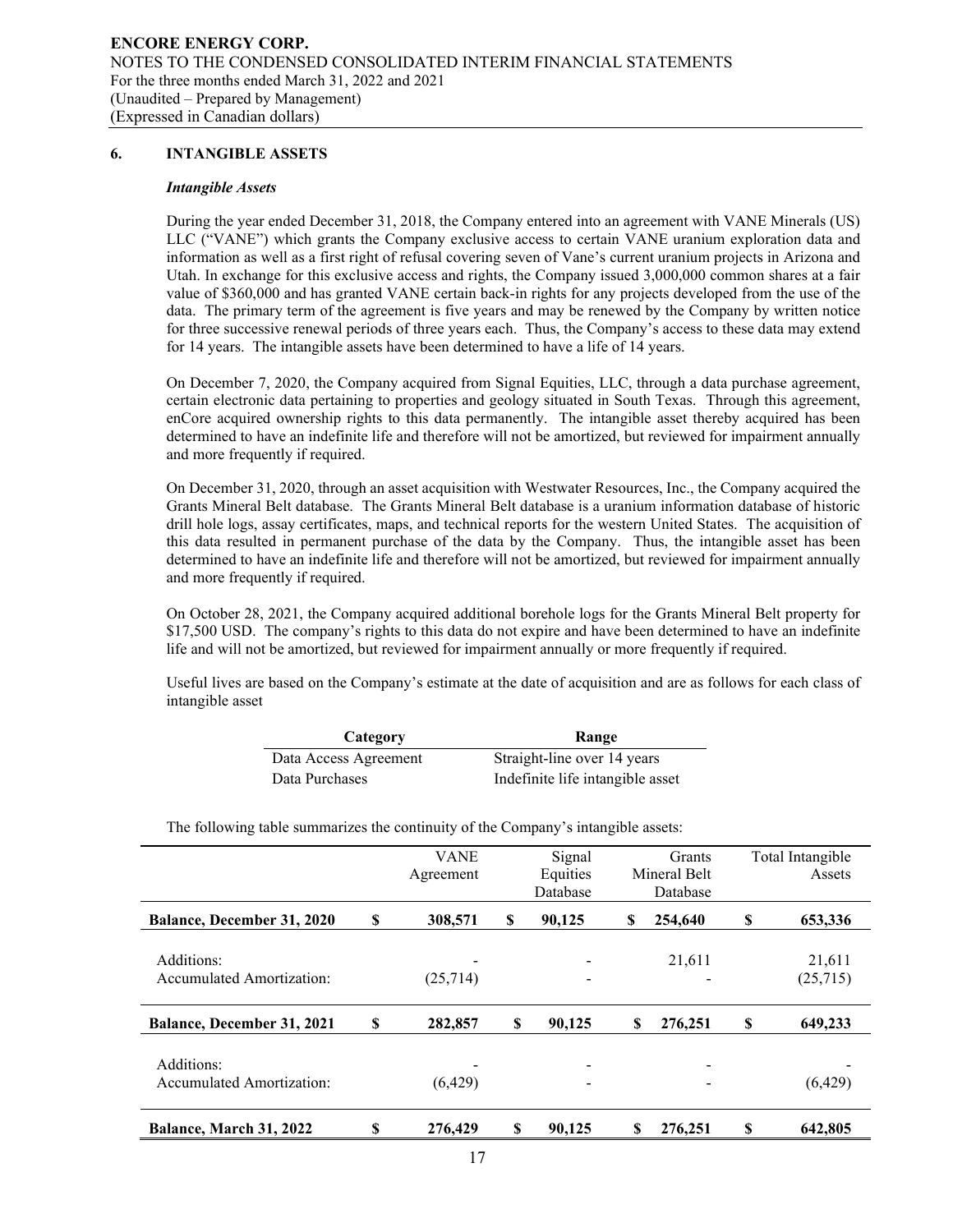## **7. PROPERTY PLANT AND EQUIPMENT**

### *Uranium Plants*

Through an asset acquisition in December 2020, the Company acquired two licensed processing facilities located at the Kingsville Dome project and at the Rosita project located in South Texas. Each of these plants have been idle since 2009 and each will require significant capital expenditures to return them to current productive capacity. The Company also has portable satellite ion exchange equipment at the Kingsville Dome project and the Rosita project.

## *Other Property, Plant and Equipment*

Other property, plant and equipment consists of office equipment, furniture and fixtures and transportation equipment. Depreciation on other property is computed based upon the estimated useful lives of the assets. Repairs and maintenance costs are expensed as incurred. Gain or loss on disposal of such assets is recorded as other income or expense as such assets are disposed

Useful lives are based on the Company's estimate at the date of acquisition and are as follows for each class of assets

| Category                           | Range                          |
|------------------------------------|--------------------------------|
| Uranium Plants                     | Straight-line over 15-25 years |
| Other Property Plant and Equipment | Straight-line over 3-5 years   |
| <b>Buildings</b>                   | Straight-line over 10-40 years |

|                             |                           |            | Other Property |                  |    |            |
|-----------------------------|---------------------------|------------|----------------|------------------|----|------------|
|                             |                           | Uranium    | Plant and      |                  |    |            |
|                             |                           | Plants     | Equipment      | <b>Buildings</b> |    | Total      |
| Balance, December 31, 2020  | $\boldsymbol{\mathsf{s}}$ | 1,522,884  | \$<br>367,610  | \$               | \$ | 1,890,494  |
|                             |                           |            |                |                  |    |            |
| Additions                   |                           | 357,949    | 22,939         | 79,803           |    | 460,691    |
| Disposals                   |                           |            |                |                  |    |            |
| Depreciation                |                           | (211, 756) | (95, 029)      |                  |    | (306, 785) |
| Impairment                  |                           |            |                |                  |    |            |
| Currency translation adjust |                           | (8, 874)   | (2,617)        |                  |    | (11, 491)  |
|                             |                           |            |                |                  |    |            |
| Balance, December 31, 2021  | S                         | 1,660,203  | \$<br>292,903  | \$<br>79,803     | S  | 2,032,909  |
|                             |                           |            |                |                  |    |            |
| Additions                   |                           | 155,519    |                |                  |    | 155,519    |
| Disposals                   |                           |            |                |                  |    |            |
| Depreciation                |                           | (52, 257)  | (19, 367)      | (733)            |    | (72, 357)  |
| Impairment                  |                           |            |                |                  |    |            |
| Currency translation adjust |                           | (23, 148)  | (3,669)        | (1, 136)         |    | (27, 953)  |
|                             |                           |            |                |                  |    |            |
| Balance, March 31, 2022     | \$                        | 1,740,317  | \$<br>269,867  | \$<br>77,934     | \$ | 2,088,118  |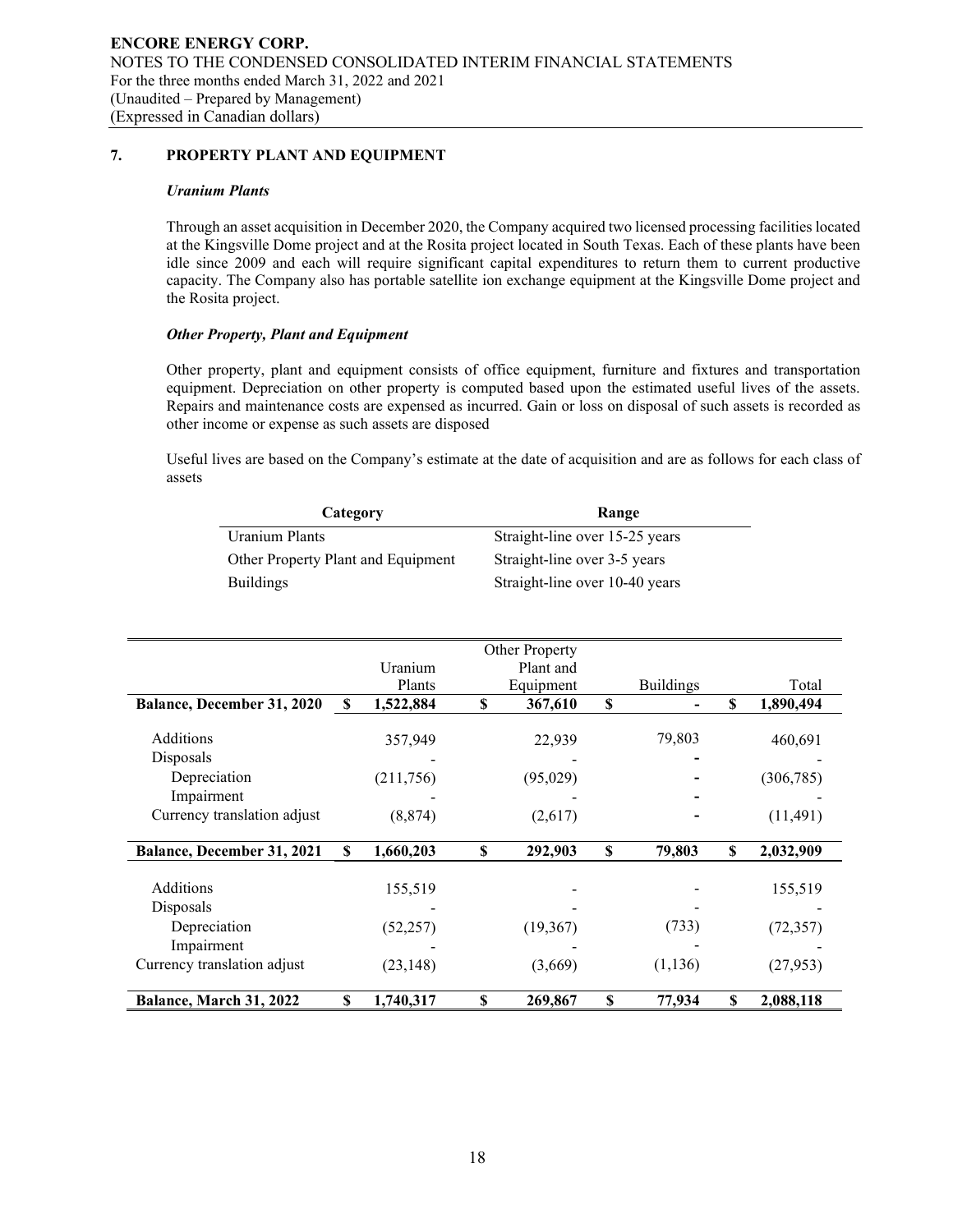## **8. RIGHT OF USE ASSETS**

The Company has a contractual arrangement to lease a copier through August 8, 2022. The terms of the lease call for minimum monthly lease payments of \$499 USD. A right-of-use asset and lease obligation of \$11,289 was recorded as of December 31, 2020.

In July 2021, the company entered a contractual agreement to lease office space in Corpus Christi, Texas through June 30, 2025. The terms of the lease call for a monthly lease payment of \$5,417 USD. The Company recorded a right-of use asset based on the corresponding lease obligation of \$280,361 on July 1, 2021.When measuring the present value of lease obligations, the remaining lease payments were discounted using the estimated borrowing rate of 7%.

Through its asset acquisition on December 31, 2021 the Company acquired a contractual agreement to lease additional office space through July 10, 2023. The terms of the lease call for a monthly payment of \$4,068. The Company recorded a right-of-use asset based on that corresponding lease obligation. When measuring the present value of lease obligations, the Company discounted the remaining lease payments using the estimated borrowing rate of 7%.

The change in the right-of-use asset during the three months ended March 31, 2022 was as follows:

|                                          |    | Leased Copier |   | Leased Offices      |   | Total                |
|------------------------------------------|----|---------------|---|---------------------|---|----------------------|
| <b>Balance – December 31, 2020</b>       | S  | 11,289        | S |                     | S | 11,289               |
| Office Spaces and Copier<br>Amortization |    | (6,910)       |   | 337,975<br>(35,046) |   | 337,975<br>(41, 956) |
| Currency translation adjust              |    | (48)          |   |                     |   | (48)                 |
| <b>Balance – December 31, 2021</b>       | \$ | 4.331         | S | 302,929             | S | 307,260              |
| Office spaces $(2)$ and copier           |    |               |   | 337,975             |   | 337,975              |
| Amortization                             |    | (6,910)       |   | (35,046)            |   | (41, 956)            |
| Currency translation adjust              |    | (48)          |   |                     |   | (48)                 |
| <b>Balance – March 31, 2022</b>          | \$ | 4.331         |   | 302,929             | S | 307,260              |

The change in the Long-Term lease liability during the three months ended March 31, 2022 was as follows:

|                                                    | Copier Lease |                          | Office Leases       | Total               |
|----------------------------------------------------|--------------|--------------------------|---------------------|---------------------|
| <b>Balance – December 31, 2021</b>                 | S            |                          | 311,997             | 311,997             |
| Lease Payments Made<br>Currency translation adjust |              | $\overline{\phantom{0}}$ | (23,963)<br>(2,918) | (23,963)<br>(2.918) |
| Less: current portion                              |              | $\overline{\phantom{0}}$ | (100, 426)          | (100, 426)          |
| <b>Balance – March 31, 2022</b>                    | S            |                          | 184.690             | 184,690             |

Future lease payments are as follows for the three months ending March 31, 2022:

|      | Copier  | Offices  | Total     |
|------|---------|----------|-----------|
| 2022 | \$2,494 | \$97,534 | \$100,028 |
| 2023 |         | 109,705  | 109,705   |
| 2024 |         | 81,229   | 81,229    |
| 2025 |         | 40,614   | 40,614    |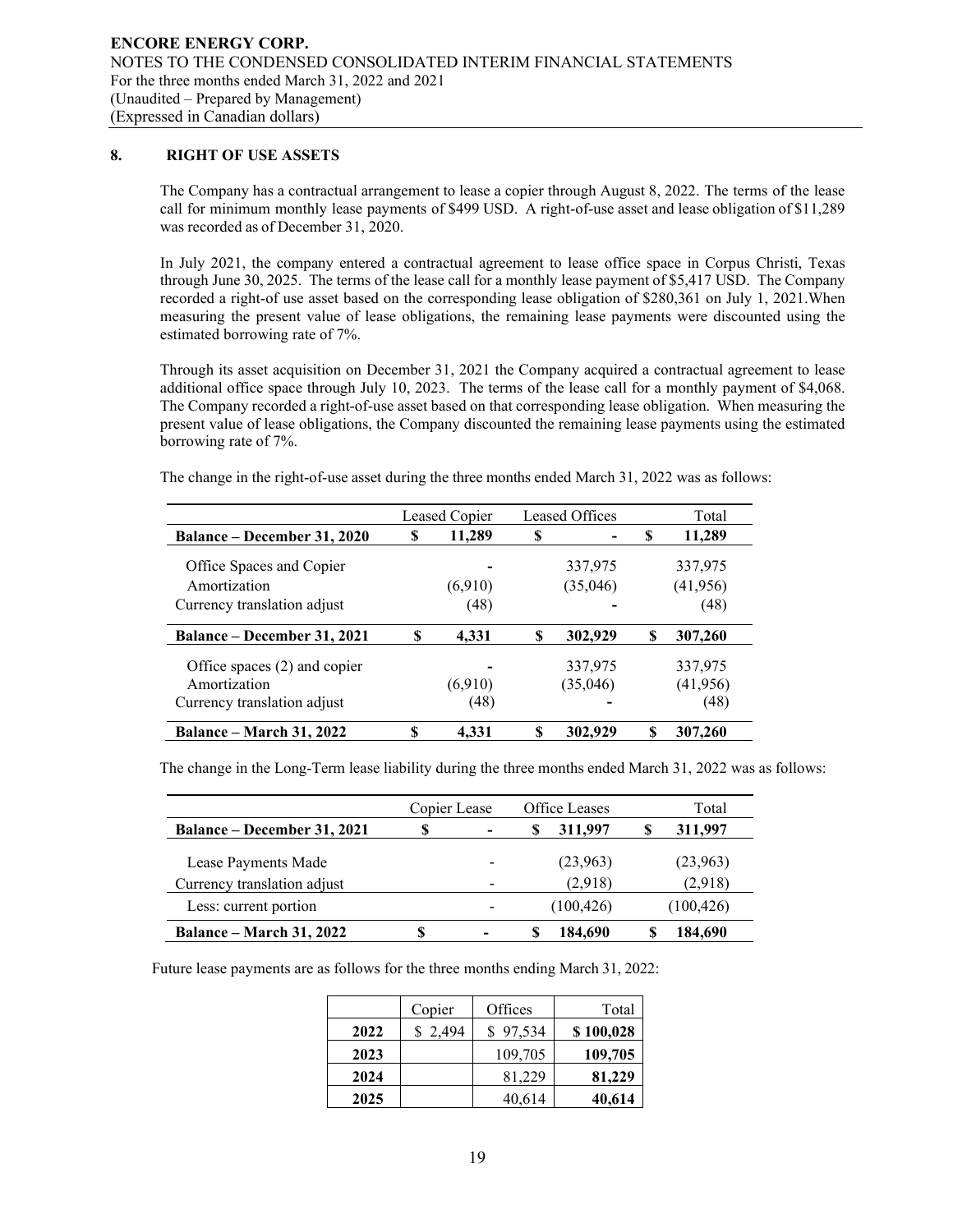## **9. ASSET ACQUISITIONS**

On December 31, 2020 the Company and Westwater Resources, Inc. "Westwater" entered into a securities purchase agreement pursuant to which the Company acquired 100% of Westwater's subsidiaries engaged in the uranium business in Texas and New Mexico on the terms and subject to the conditions in the Purchase Agreement. The Transaction closed December 31, 2020.

The Company's acquisition was accounted for as an acquisition of net assets as the transaction did not qualify as a business combination under IFRS 3 Business Combinations. Please reference the annual audited consolidated financial statements for the year ended December 31, 2020 for further information on this transaction.

On December 31, 2021 the Company and Azarga Uranium Corporation entered into a securities purchase agreement pursuant to which the Company acquired all of the issued and outstanding common shares of Azarga by way of a statutory plan of arrangement under the Canada Business Corporations Act (the "Arrangement"). Pursuant to the terms of the Arrangement, securityholders of Azarga received 0.375 common shares of enCore for each Azarga common share (the "Exchange Ratio").

The Company's acquisition was accounted for as an acquisition of net assets as the transaction did not qualify as a business combination under IFRS 3 Business Combinations. Please reference the annual audited consolidated financial statements for the year ended December 31, 2021 for further information on this transaction.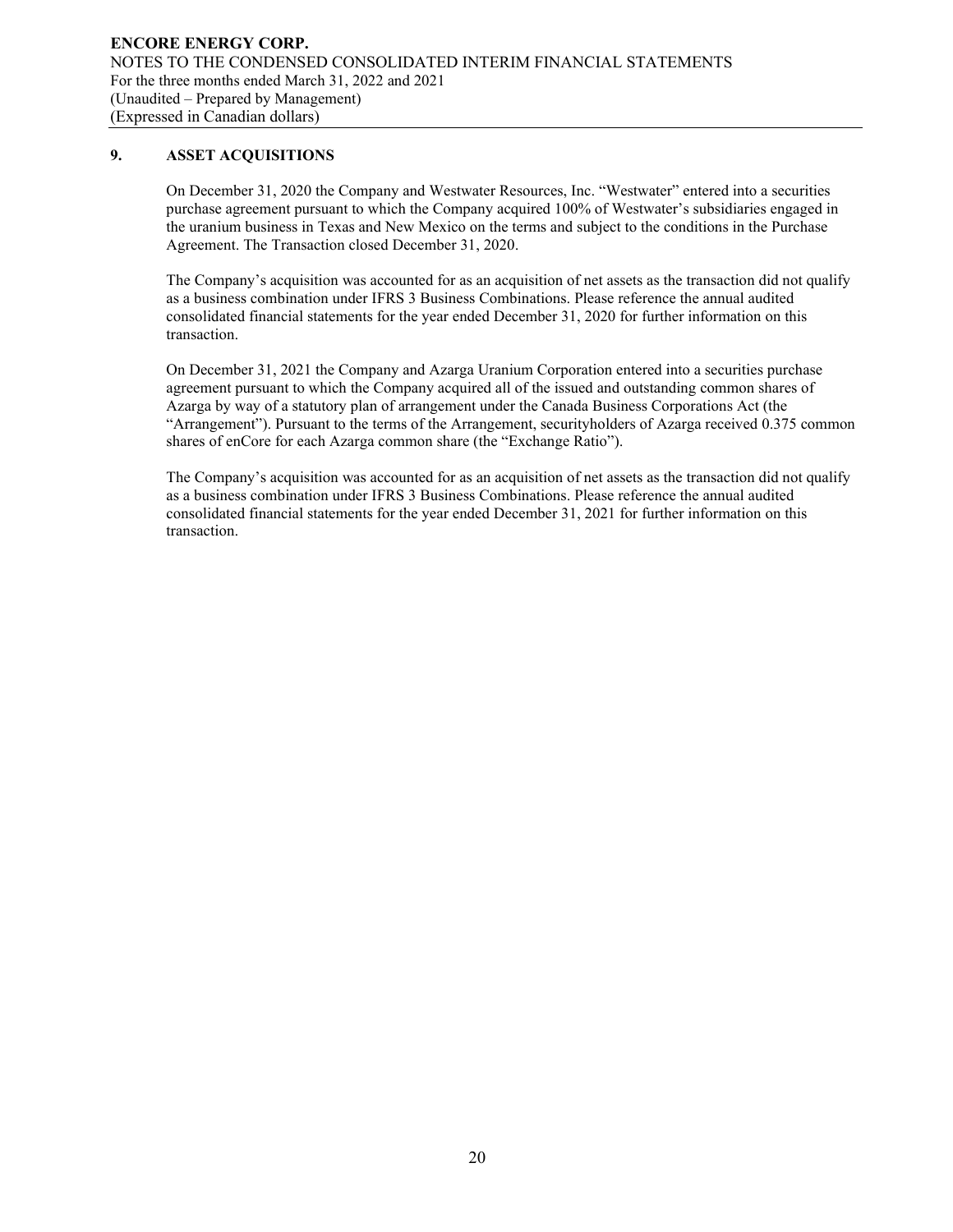## **10. MINERAL PROPERTIES**

|                                   | Arizona                  | Colorado                 | New Mexico               | South Dakota                         | Texas                         | Utah                  | Wyoming                | Canadian<br>Exploration        | Total         |
|-----------------------------------|--------------------------|--------------------------|--------------------------|--------------------------------------|-------------------------------|-----------------------|------------------------|--------------------------------|---------------|
| Balance, December 31, 2020        | 982,131<br>S.            | \$<br>$\blacksquare$     | \$<br>6,973,521          | <b>S</b><br>$\overline{\phantom{0}}$ | S<br>$\overline{\phantom{0}}$ | S<br>382,545          | 75,182<br><b>S</b>     | <b>S</b>                       | 8,413,379     |
| <b>Acquisition costs:</b>         |                          |                          |                          |                                      |                               |                       |                        |                                |               |
| Asset acquisition (Note 9)        | $\overline{\phantom{a}}$ | 1,845,507                | $\overline{\phantom{a}}$ | 108,609,788                          | $\overline{a}$                | 2,125,687             | 51,129,147             | $\overline{\phantom{a}}$       | 163,710,129   |
| Divestment:                       |                          |                          |                          |                                      |                               |                       |                        |                                |               |
| Divest – Mineral Interests        |                          |                          |                          |                                      | $\overline{\phantom{a}}$      | (245,077)             |                        | $\overline{\phantom{a}}$       | (245,077)     |
| <b>Exploration costs:</b>         |                          |                          |                          |                                      |                               |                       |                        |                                |               |
| Maintenance and lease fees        | 108,258                  |                          | 663,859                  | $\overline{\phantom{a}}$             | 1,824,101                     | 28,408                | 14,879                 | 98,345                         | 2,737,850     |
| Resource review                   | 53,859                   |                          | 163,105                  |                                      |                               |                       |                        |                                | 216,964       |
| Impairment charged                |                          |                          |                          |                                      |                               |                       |                        | (98, 345)                      | (98, 345)     |
| Assets held for sale              |                          | $\overline{\phantom{a}}$ | (2,207,321)              |                                      |                               |                       |                        |                                | (2,207,321)   |
| Currency translation adjustment   | (2,317)                  |                          | (20, 142)                |                                      | 20,809                        | (4,094)               | (150)                  |                                | (5,894)       |
| <b>Balance, December 31, 2021</b> | \$1,141,931              | \$1,845,507              | \$5,573,022              | 108,609,788<br>S                     | \$1,844,910                   | 2,287,469<br>-8       | 51,219,058<br>S        | S<br>$\blacksquare$            | \$172,521,685 |
| <b>Exploration costs:</b>         |                          |                          |                          |                                      |                               |                       |                        |                                |               |
| Drilling                          |                          |                          |                          |                                      | 679,463                       |                       |                        |                                | 679,463       |
| Maintenance and lease fees        | 929                      |                          | 193,349                  |                                      | 723,171                       |                       | 7,939                  |                                | 925,388       |
| Permitting & Licensing            |                          |                          | ٠                        | 3,008                                | 90,619                        |                       | $\overline{a}$         |                                | 93,627        |
| Personnel                         | $\overline{\phantom{a}}$ | 3,864                    | $\overline{\phantom{a}}$ | 88,595                               |                               | 4,814                 | 68,404                 |                                | 165,677       |
| Resource review                   | 38.270                   |                          | 37,173                   |                                      | 51,632                        |                       |                        |                                | 127,075       |
| Assets held for sale              | $\overline{\phantom{a}}$ | (26, 543)                |                          |                                      |                               |                       |                        |                                | (26, 543)     |
| Currency translation adjustment   | (16,908)                 |                          | (83, 024)                | (1,560,362)                          | (32,900)                      | (32,900)              | (736, 278)             |                                | (2,476,210)   |
| Balance, March 31, 2022           | \$1,164,222              | \$1,822,828              | \$5,720,520              | 107,141,029<br>\$                    | \$3,343,057                   | 2,259,383<br><b>S</b> | 50,559,123<br><b>S</b> | $\mathbf{s}$<br>$\blacksquare$ | \$172,010,162 |

## *Assets Held for Sale*

On August 27, 2021, enCore entered into an agreement to sell Cibola Resources, LLC, including its holding of the Ceboletta project to a private arm's length company. This asset has been determined to meet the criteria to be classified as held for sale and thus have been separately reported on the Company's Consolidated Statement of Financial Position.

## *Impairment Charges*

An impairment charge of \$98,345 was recognized in accordance with the company's impairment policy. The period for which the Company has the right to explore expired and was not renewed.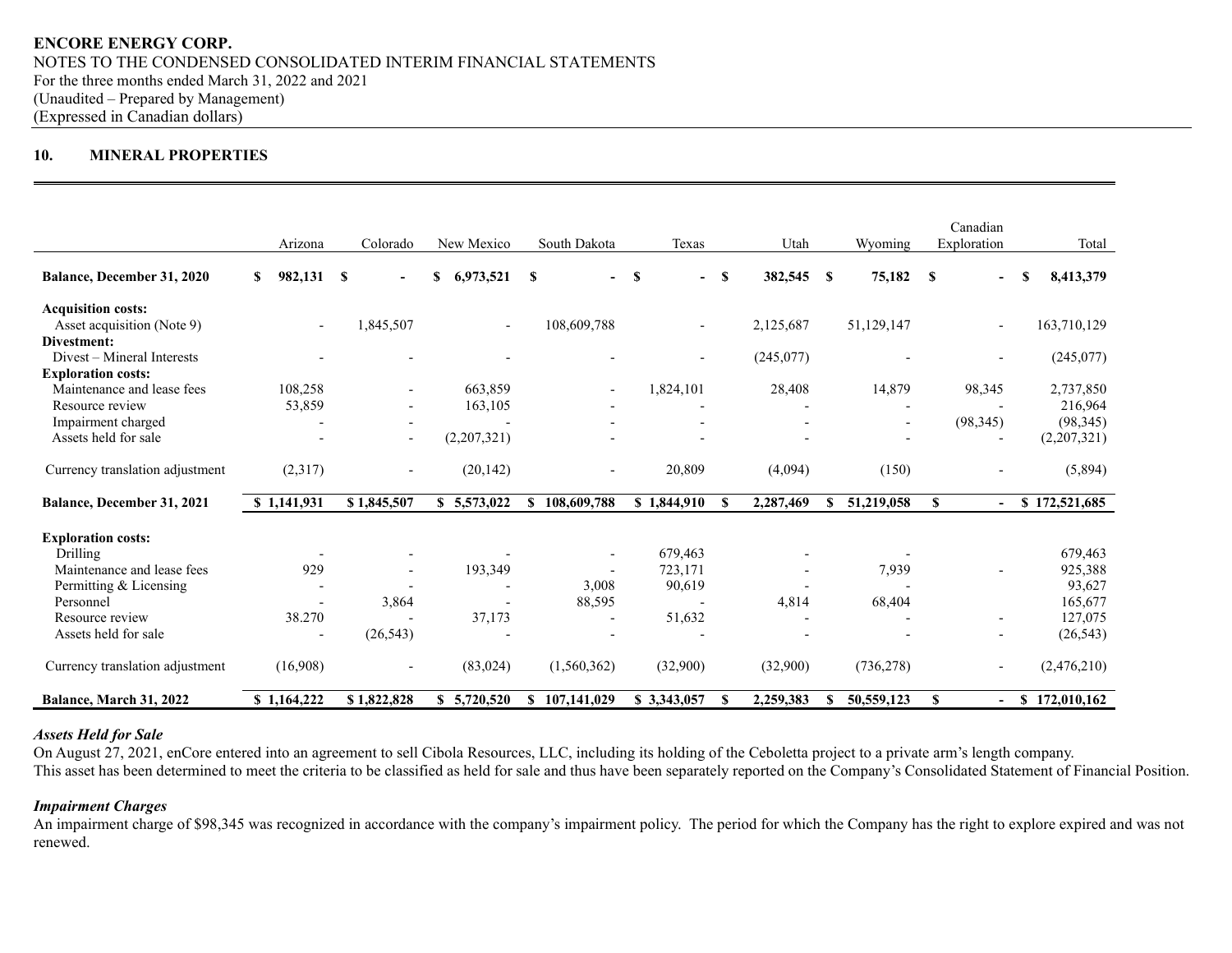#### *Arizona*

## *Moonshine Springs*

The Moonshine Springs project is located in Mohave County, Arizona. The Company holds cash bonds for \$110,590 (\$88,500 USD) with the Bureau of Land Management.

#### *Other Arizona Properties*

The Company owns or controls three Arizona State mineral leases and 467 unpatented federal lode mining claims covering more than 10,000 acres in the northern Arizona strip district.

#### *Colorado*

#### *Centennial*

The Centennial Uranium Project is located in the western part of Weld County in northeastern Colorado. In 2006, the Company entered into an option agreement, as amended, to purchase uranium rights on certain areas of the Centennial Project for consideration of \$1,895,000 plus contingent payments of \$3,165,000. Pursuant to the agreement, the contingent payments are payable upon receipt of regulatory permits and licenses allowing uranium production on the area of the Centennial Project pertaining to these uranium interests. Further, unless otherwise agreed, if the Company does not obtain such permits and licenses by September 27, 2019, the uranium rights, at the option of the seller, can be transferred back to the seller. To date, the Company has neither obtained the required regulatory permits and licenses nor has the Company been able to renegotiate the option agreement. However, the Company is attempting to renegotiate the option agreement and the seller has not exercised its option to have the uranium rights transferred back.

#### *New Mexico*

#### *Marquez, Nose Rock, & Treeline*

The Marquez project is located in McKinley and Sandoval counties of New Mexico adjacent to the Company's Juan Tafoya property.

The Nose Rock Project is located in McKinley County, New Mexico, on the northern edge of the Grants Uranium District.

The Treeline project is located west-northwest of Albuquerque, in McKinley and Cibola Counties, Grants Uranium District, New Mexico.

#### *McKinley, Crownpoint and Hosta Butte*

The Company owns a 100% interest in the McKinley properties and a 60% - 100% interest in the adjacent Crownpoint and Hosta Butte properties, all of which are located in McKinley County, New Mexico. The Company holds a 60% interest in a portion of a certain section at Crownpoint. The Company owns a 100% interest in the rest of the Crownpoint and Hosta Butte project. area, subject to a 3% gross profit royalty on uranium produced.

### *Juan Tafoya & Ceboletta*

The Juan Tafoya property, located in Cibola County in west-central New Mexico near the Company's Marquez project is leased from the Juan Tafoya Land Corporation ("JTLC").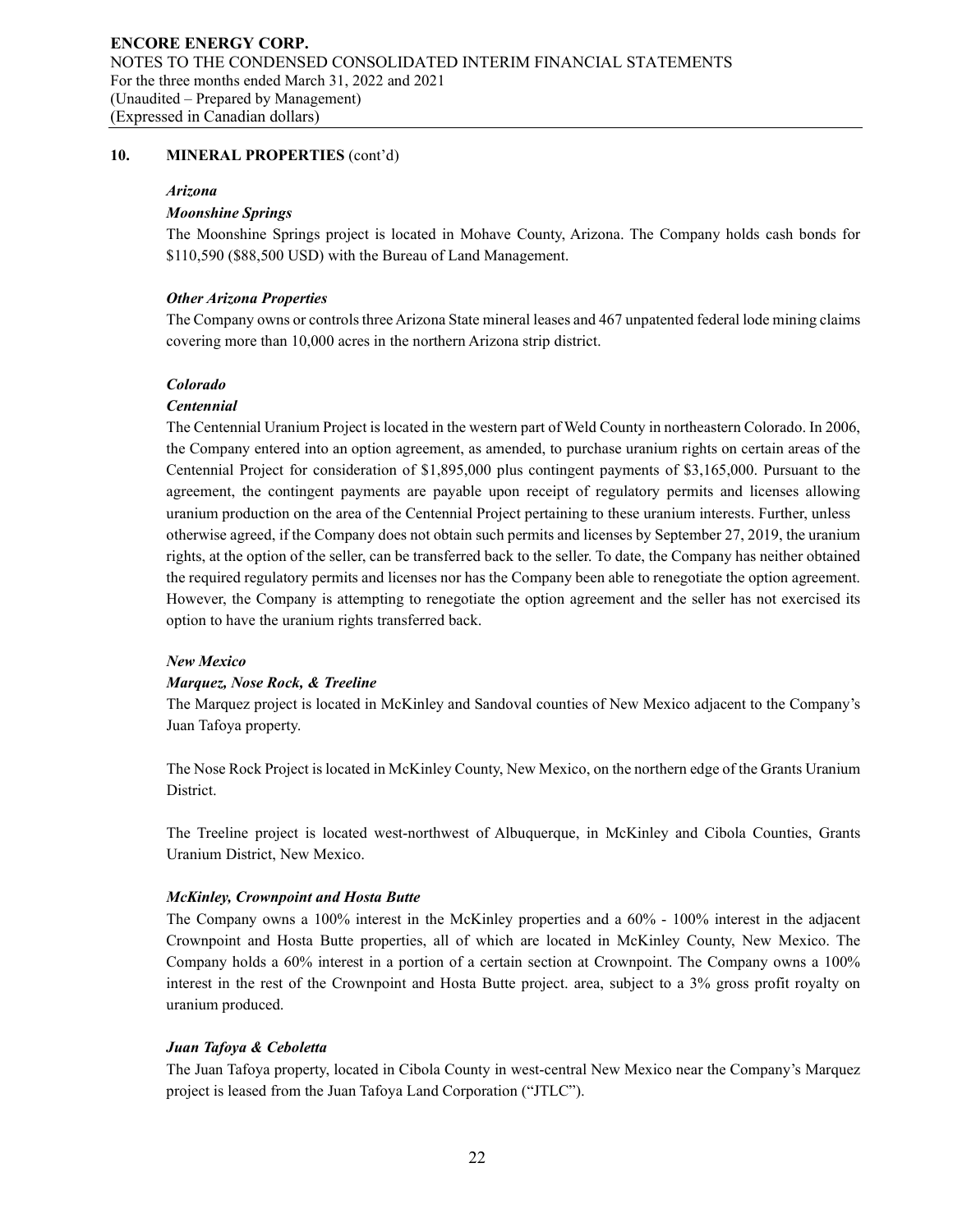### *Juan Tafoya & Ceboletta (cont'd)*

The Cebolleta project is situated in the eastern-most portion of Cibola County, New Mexico. The lands that comprise the Cebolleta uranium project are owned in fee by La Merced del Pueblo de Cebolleta [the "Cebolleta Land Grant" (CLG)]. On August 27, 2021, enCore entered into an agreement to sell Cibola Resources, LLC, including its holding of the Ceboletta project to a private arm's length company.

## *West Largo*

The West Largo Project is near the north-central edge of the Grants Mineral Belt in McKinley County, New Mexico.

## *Other New Mexico Properties*

The Company holds mineral properties in the "checkerboard" area located primarily in McKinley County in northwestern New Mexico.

In March 2021, the Company divested three and one half (3 1/2) Sections of fee mineral interests to Tri State Generation and Transmission Association. \$89,600 USD converted to \$112,313 CAD was received in consideration of the transaction. The assets, having no net book value at the transaction date, resulted in a gain on disposal of the mineral interests of \$112,313 recorded on the Company's consolidated statement of loss and comprehensive loss as a component of "Other Income (Expense)."

In May 2021, the Company divested one section of fee mineral interests to Wildcat Solar Power Plant, LLC. \$16,000 USD converted to \$20,056 CAD was received in consideration of the transaction. The assets, having no net book value at the transaction date, resulted in a gain on disposal of the mineral interests of \$20,056 recorded on the Company's consolidated statement of loss and comprehensive loss as a component of "Other Income (Expense)."

Under the agreement, Wildcat Solar Power Plant LLC has the rights through September 30, 2022, with the option to extend to September 30, 2023, to acquire the Uranium Mineral Rights associated with the property by quit claim deed to be furnished by the Company for an additional payment of \$16,000 USD.

In January 2022, the Company divested of approximately 808 acres fee mineral interest to Ambrosia Solar, LLC. \$48,480 USD converted to \$61,385 CAD was received in consideration of the transaction. The assets, having no net book value at the transaction date, resulted in a gain on disposal of the mineral interests of \$61,385 recorded on the Company's consolidated statement of loss and comprehensive loss as a component of "Other Income (Expense)."

Under the agreement, Ambrosia Solar, LLC has the rights through January 14, 2023, with the option to extend to January 14, 2024, to acquire the Uranium Mineral Rights associated with the property by quit claim deed to be furnished by the Company for an additional payment of \$24,240 USD.

## *South Dakota*

## *Dewey Burdock*

The Dewey Burdock Project is an in-situ recovery uranium project located in the Edgemont uranium district in South Dakota.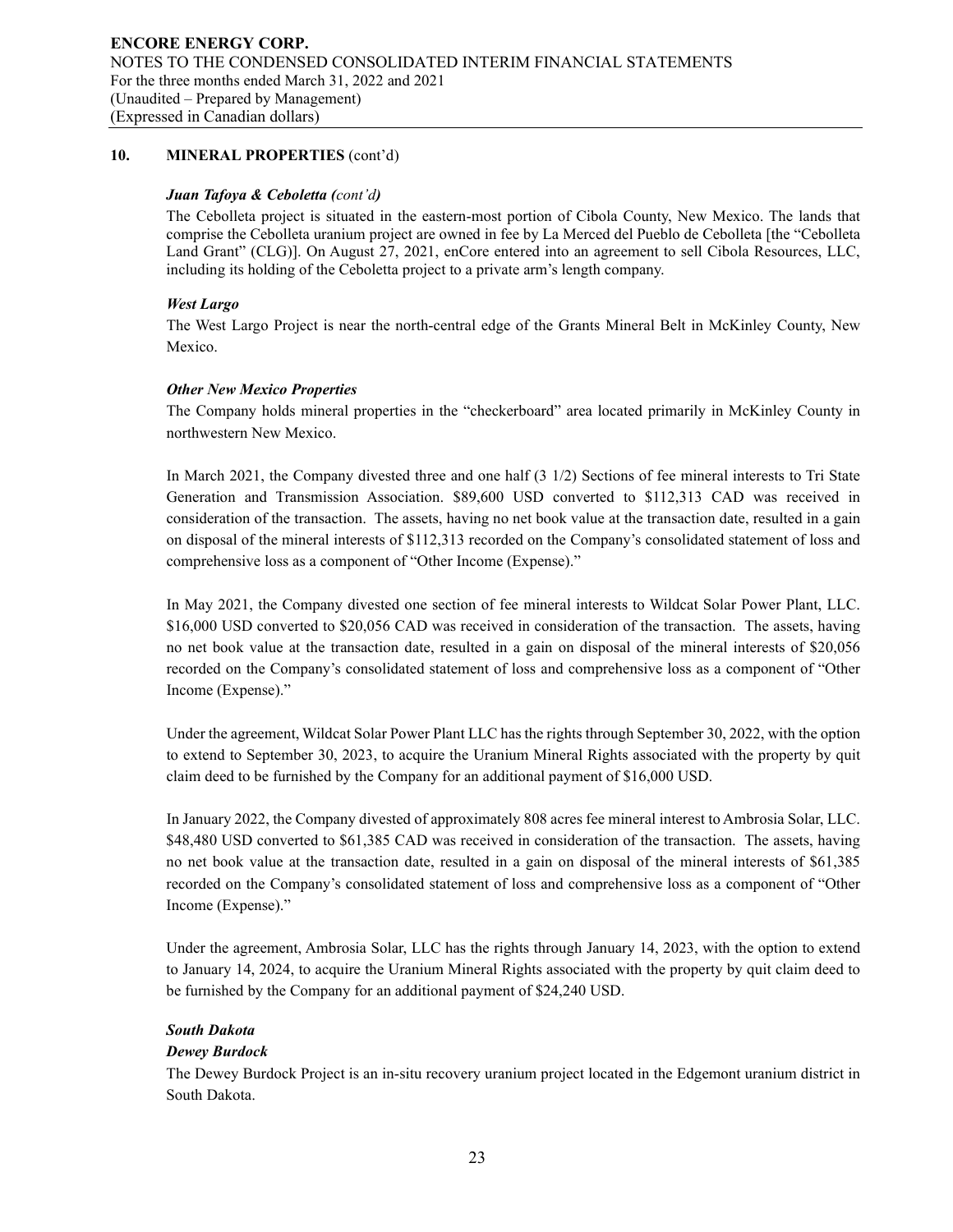### *Texas*

## *Kingsville Dome*

The Kingsville Dome project is located in Kleberg County, Texas on land leased from third parties. A Central Processing Plant at the site has been on standby since 2009.

## *Rosita*

The Rosita Project is located in Duval County, Texas on land owned by the Company. Since its December 31, 2020 acquisition, the Company has re-started the construction and upgrade of the Rosita Central Processing Plant to current best practices and technology.

## *Upper Spring Creek*

The Upper Spring Creek Project is located in Live Oak and Bee counties in Texas. The Company has advanced its effort to restore previous licenses and permits for these properties as a near-term feed source for the Central Processing Plant at the Rosita Project.

## *Butler Ranch*

The Butler Ranch Exploration project is located in Karnes County, Texas. The Company is continuing to acquire fee and mineral properties within the project area.

## *Utah*

## *Ticaboo*

The Company owns three uranium stockpiles within a claim block located in Shootaring Canyon, Utah. The Company has a federal Plan of Operation and State of Utah approval for removal of the stockpiles.

## *Other Utah Properties*

The White Canyon District, Utah property package includes the Geitus, Blue Jay, Marcy Look, and Cedar Mountain projects, which are located 40-65 miles to the northwest of the White Mesa Mill in Blanding County, Utah.

In March 2021, the Geitus, Blue Jay and Marcy Look properties were transferred to Kimmerle Mining LLC via Quitclaim Deed. \$Nil consideration was received in the transaction and a loss on the disposal of these mineral rights was recorded on the Company's consolidated statement of loss and comprehensive loss as a component of "Other Income (Expense)" for the net book value of the assets at the transaction date, \$245,077. The Company retains a Royalty Deed on those properties that grants the Company a net smelter return royalty equal to 6% of the net proceeds received for Uranium mined, produced or otherwise derived from the Properties and processed or otherwise prepared for sale.

## *Wyoming*

### *Gas Hills*

The Gas Hills Project is located in the historic Gas Hills uranium district 45 miles east of Riverton, Wyoming.

## *Dewey Terrace*

The Dewey Terrace Project is located in Weston and Niobrara Counties of Wyoming. The Project is located immediately adjacent to the Company's NRC licensed Dewey Burdock Project along the Wyoming-South Dakota state line.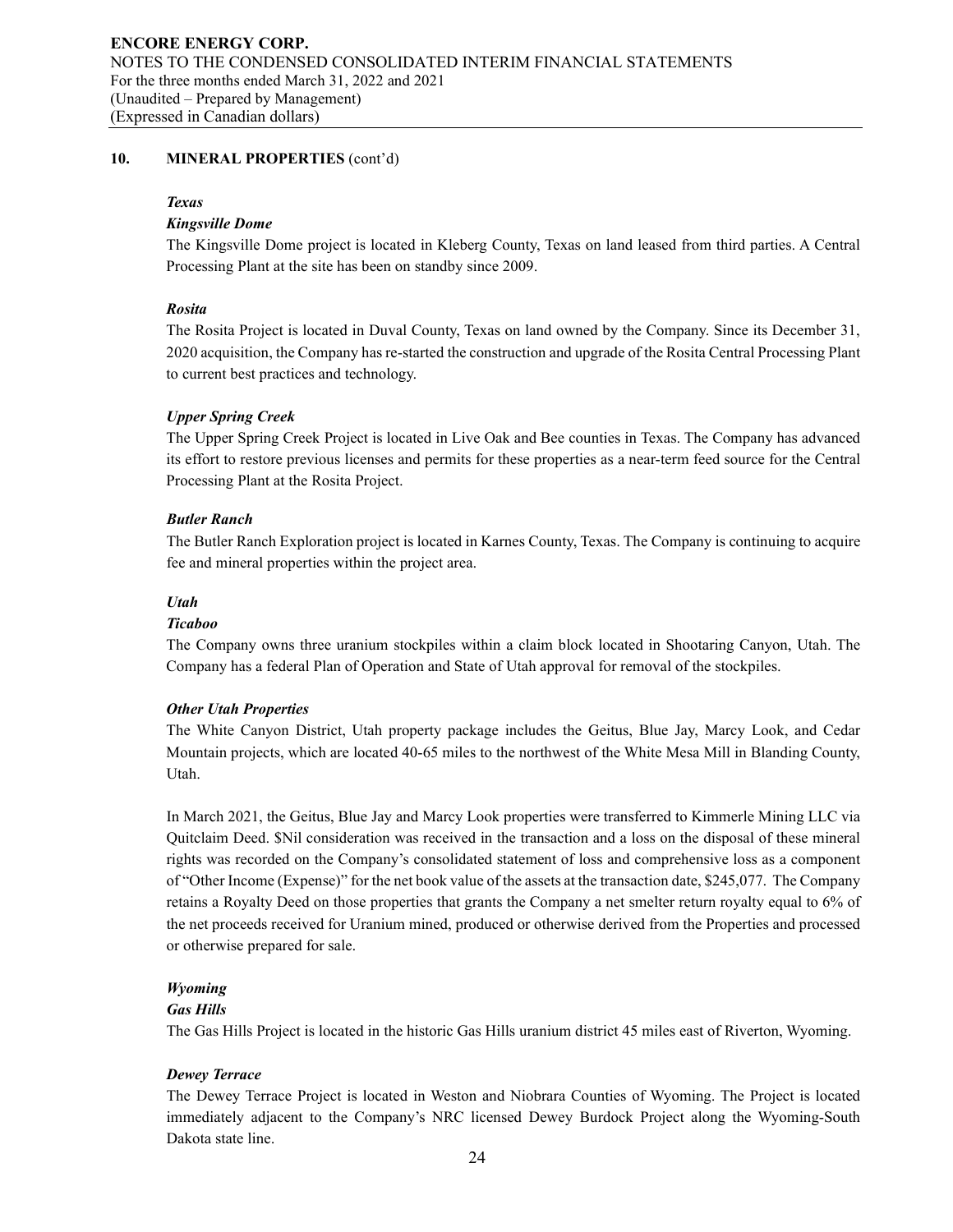### *Juniper Ridge*

The Juniper Ridge Project is located in the southwest portion of Wyoming, approximately 10 miles west of the town of Baggs.

#### *Canadian Exploration*

The Company holds an option agreement for future potential development in Newfoundland, Canada. An impairment charge of \$98,345 was recognized in accordance with the Company's impairment policy. The period for which the Company had the right to explore expired on January  $16<sup>th</sup>$ , 2022 and is not expected to be renewed.

### **11. ASSET RETIREMENT OBLIGATION**

The Company is obligated by various federal and state mining laws and regulations which require the Company to reclaim surface areas and restore underground water quality for certain assets in Texas, Wyoming, Utah and Colorado. These projects must be returned to the pre-existing or background average quality after completion of mining.

Annually, the Company updates this reclamation provision based on cash flow estimates, and changes in regulatory requirements and settlements. This review may result in an adjustment to the asset retirement obligation in addition to the outstanding liability balance. The inflation factor used in this calculation, set by the Texas Commission on Environmental Quality (TCEQ) in 2017, was 1.8 percent and the interest rate used to discount future cash flows was 11 percent.

|                         |    | <b>March 31, 2022</b> |    | <b>December 31, 2021</b> |
|-------------------------|----|-----------------------|----|--------------------------|
| Kingsville              | -S | 3,430,880             | S  | 3,386,668                |
| Rosita                  |    | 1,542,942             |    | 1,519,149                |
| Vasquez                 |    | 48.297                |    | 49,617                   |
| Centennial              |    | 210,942               |    | 214,012                  |
| Gas Hills               |    | 78,725                |    | 79,871                   |
| Ticaboo                 |    | 44.985                |    | 45,641                   |
| <b>Asset Retirement</b> |    |                       |    |                          |
| <b>Obligation:</b>      | S  | 5,356,771             | \$ | 5,294,958                |

The asset retirement obligations balance consists of:

The asset retirement obligations continuity summary is as follows:

|                                   |   | <b>Asset Retirement</b><br>Obligation |
|-----------------------------------|---|---------------------------------------|
| <b>Balance, December 31, 2021</b> | S | 5,294,958                             |
| Accretion<br>Settlement           |   | 138,433<br>(609)                      |
| Currency translation adjustment   |   | (76, 011)                             |
| Balance, March 31, 2022           | S | 5,356,771                             |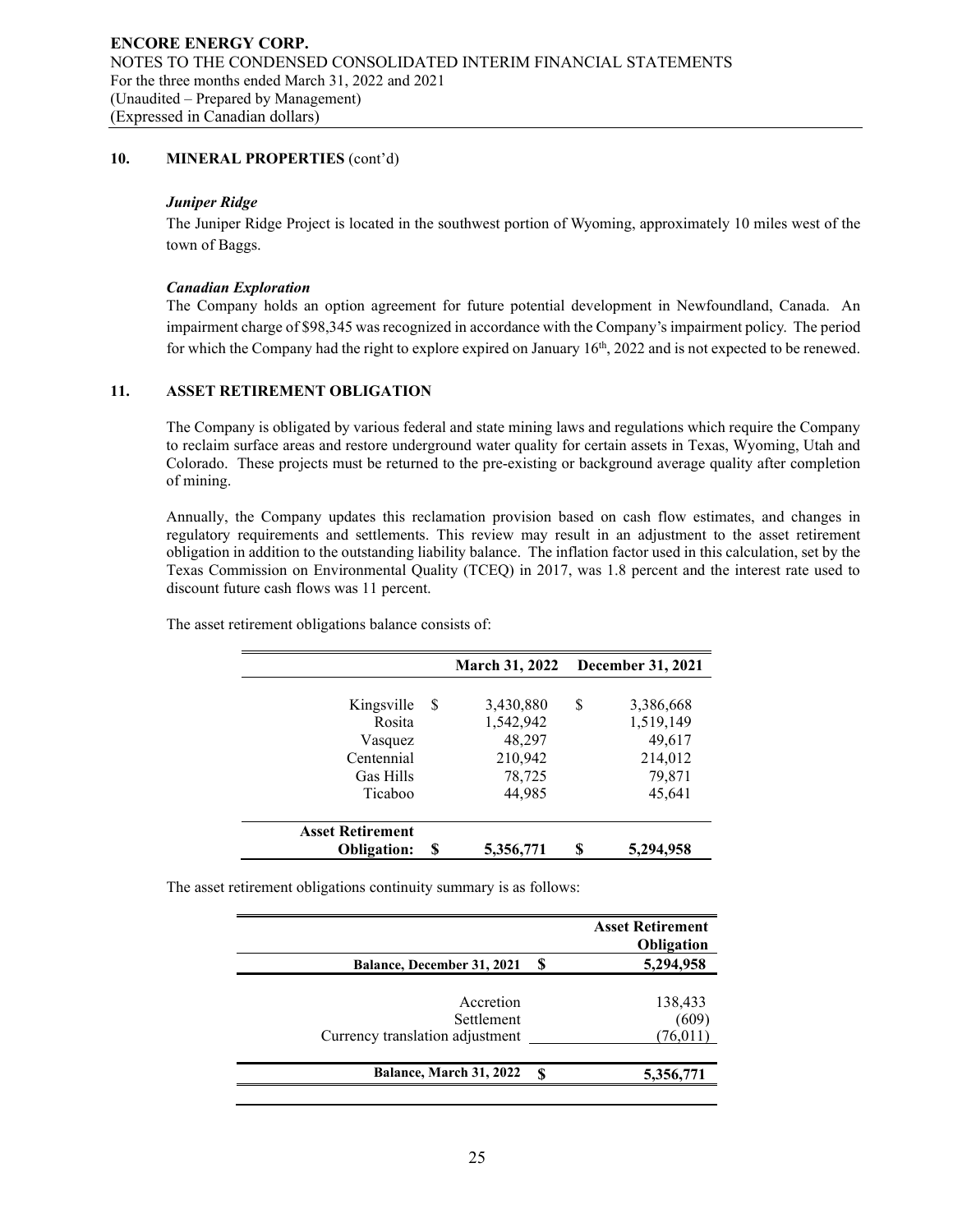## **12. SALES CONTRACTS**

On December 31, 2020 through an asset acquisition from Westwater Resources, Inc. the Company acquired an agreement with UG U.S.A., Inc.("UG"). The contract provided for delivery of one- half of the Company's actual production, for a total of 3 million pounds  $U_3O_8$ , from its properties in Texas at discounted spot market prices. In August 2021, the Company and UG agreed to terminate this agreement for a cancellation fee of \$3,436,400, which was paid by the Company to UG on January 15, 2022.

In July 2021, the Company entered into a new uranium supply contract with UG USA, Inc. Pursuant to the agreement, UG will purchase U3O8 from the Company for up to two million pounds from 2023 through 2027. The sales price under the new agreement will continue to be tied to spot market pricing with terms that are more representative of current market conditions and practices.

In December 2021, the Company entered into a new uranium supply contract. Pursuant to the agreement, a large utility will purchase U3O8 from the Company up to 1.3 million pounds from 2024 through 2027. The sales price under the agreement will be tied to spot market pricing with a ceiling price significantly higher than spot market price at the time of the agreement.

### **13. DEPOSITS**

On February 15, 2022, the Company entered into a Uranium Concentrates Sales Agreement (the "Contract") with an arm's length party (the "Seller") whereby the Company has agreed to purchase 200,000 pounds of uranium concentrate from the Seller for total consideration of USD \$8,750,000 (USD \$43.75/pound). The Contract requires an initial payment of USD \$2,000,000 due on or before the date that is 20 days from the execution of the Contract (paid), with the remaining payment of USD \$6,750,000 being due on April 1, 2023 (the "Delivery Date").

As the purchase is intended to be for the Company's own use, there is no derivative present. As such, the Contract has not been accounted for as a financial asset at fair value, and will be recognized as inventory on the Delivery Date.

## **14. SHARE CAPITAL**

The authorized share capital of the Company consists of an unlimited number of common and preferred shares without par value.

During the three months ended March 31, 2022, the Company issued:

- i) 19,607,842 units through a "bought deal" prospectus offering at a price of \$1.53 per unit, for gross proceeds of \$29,999,998. Each unit consisted of one common share and one-half share purchase warrant. Each whole warrant entitles the holder to purchase one additional share at a price of \$2.00 for a period of two years. The Company paid commissions of \$1,612,500, other cash costs of \$302,157 and issued 1,053,922 finders' warrants valued at \$874,785. The finder's warrants are exercisable into one common share of the Company at a price of \$1.53 for two years from closing.
- ii) 580,043 shares for the settlement and compensation for services received in relation to the Company's asset acquisition on December 31, 2021
- iii) 745,343 shares for warrants exercised, for gross proceeds of \$463,088.
- iv) 153,125 shares for stock options exercised, for gross proceeds of \$18,851; and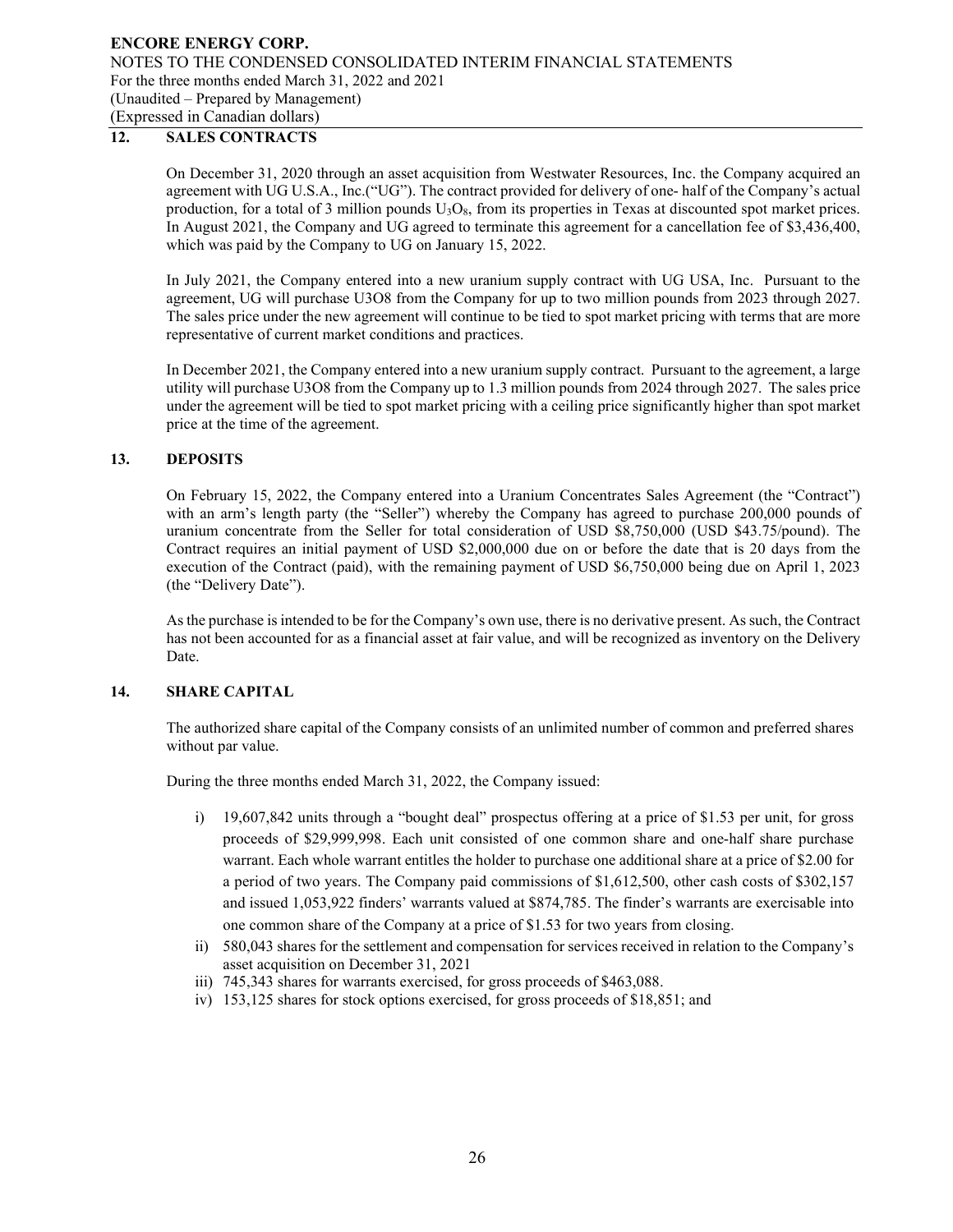## **14. SHARE CAPITAL** (cont'd)

During the three months ended March 31, 2021, the Company issued:

- i) 15,000,000 units through a private placement at a price of \$1.00 per unit, for gross proceeds of \$15,000,000. Each unit consisted of one common share and one-half share purchase warrant. Each whole warrant entitles the holder to purchase one additional share at a price of \$1.30 for a period of three years. The Company paid commissions of \$758,001, other cash costs of \$189,853 and issued 758,001 finders' warrants valued at \$536,673. The finder's warrants are exercisable into one common share of the Company at a price of \$1.00 for two years from closing.
- ii) 3,564,584 shares for warrants exercised, for gross proceeds of \$1,165,313.
- iii) 842,500 shares for stock options exercised, for gross proceeds of \$118,850.

#### **Stock options**

The Company has adopted a stock option plan under which it is authorized to grant options to officers, directors, employees and consultants enabling them to acquire common shares of the Company. The number of shares reserved for issuance under the plan cannot exceed 10% of the outstanding common shares at the time of the grant. The options can be granted for a maximum of five years and vest as determined by the Board of Directors.

The Company's stock options outstanding at March 31, 2022 and the changes for the three months ended, are as follows:

|                             | Outstanding<br><b>Options</b> | <b>Weighted Average</b><br><b>Exercise Price</b> |
|-----------------------------|-------------------------------|--------------------------------------------------|
| Balance, December 31, 2020  | 10,716,250                    | S.<br>0.22                                       |
| Granted                     | 7,171,881                     | 0.77                                             |
| Exercised                   | (1,770,000)                   | 0.20                                             |
| Forfeited/expired           | (301, 250)                    | 0.18                                             |
| Balance, December 31, 2021  | 15,816,881                    | \$0.46                                           |
| Granted                     | 7.427.500                     | 1.408                                            |
| Exercised                   | (53, 125)                     | 0.35                                             |
| Forfeited/expired           | (71,250)                      | 1.24                                             |
| Balance, March 31, 2022     | 23,120,006                    | 0.77<br>S.                                       |
| Exercisable, March 31, 2022 | 14,024,694                    | 0.42<br>S.                                       |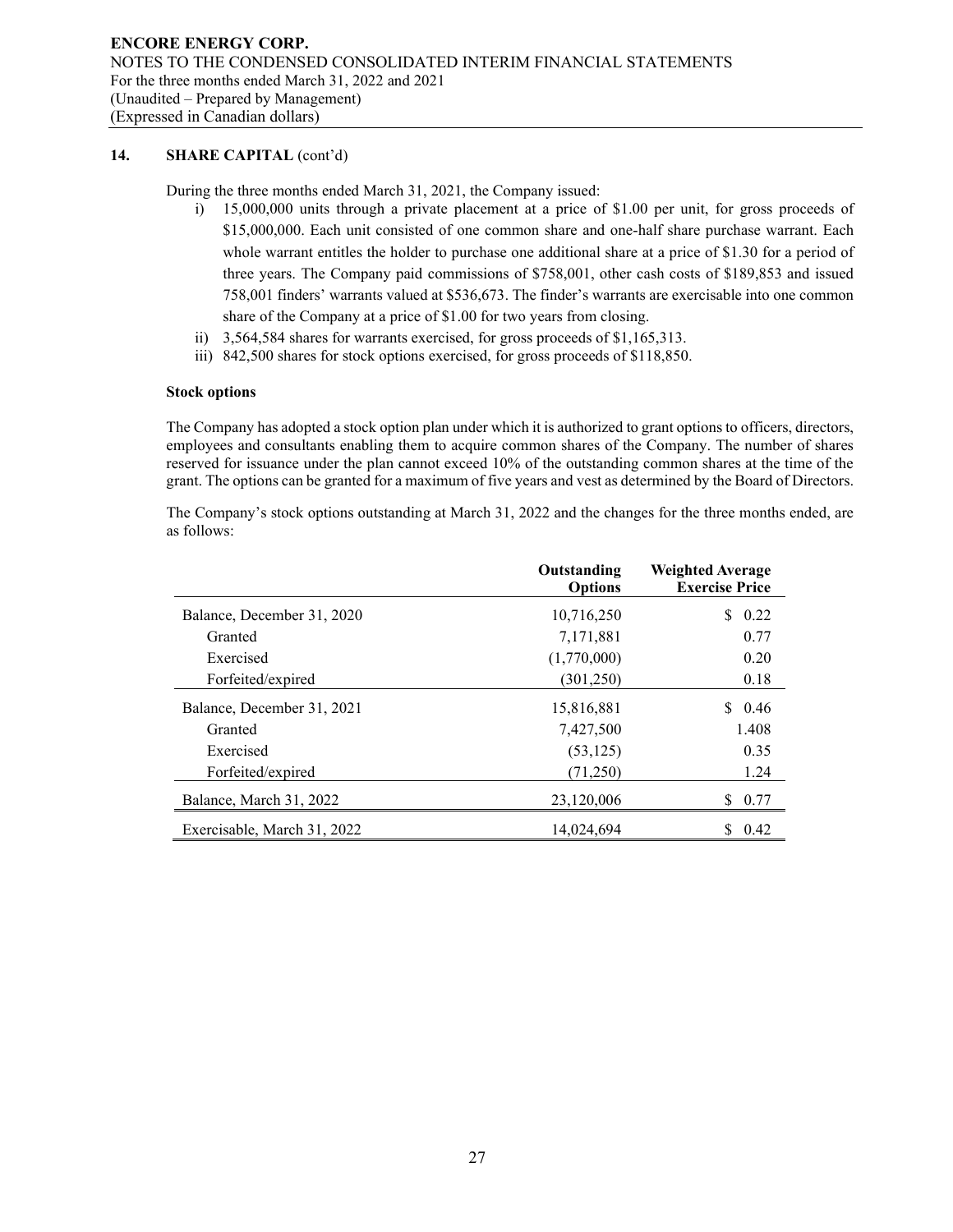## **14. SHARE CAPITAL (**cont'd**)**

As at March 31, 2022, stock options outstanding were as follows:

|                    | Outstanding    | <b>Exercise Price</b> |
|--------------------|----------------|-----------------------|
| <b>Expiry Date</b> | <b>Options</b> | $(\$)$                |
| May 11, 2022       | 185,000        | 0.10                  |
| May 16, 2022       | 508,125        | 0.853                 |
| May 15, 2023       | 375,000        | 0.06                  |
| August 22, 2023    | 948,750        | 0.64                  |
| January 8, 2024    | 107,500        | 0.125                 |
| March 27, 2024     | 50,000         | 0.135                 |
| March 31, 2024     | 287,500        | 1.570                 |
| May 23, 2024       | 826,875        | 0.613                 |
| June 3, 2024       | 3,223,750      | 0.15                  |
| October 19, 2024   | 200,000        | 1.92                  |
| May 19, 2025       | 1,040,247      | 0.466                 |
| May 21, 2025       | 2,881,250      | 0.205                 |
| September 1, 2025  | 150,000        | 0.35                  |
| September 10, 2025 | 1,425,000      | 0.45                  |
| October 5, 2025    | 75,000         | 0.40                  |
| November 25, 2025  | 100,000        | 0.415                 |
| December 7, 2025   | 40,000         | 0.48                  |
| January 28, 2026   | 160,000        | 0.94                  |
| February 26, 2026  | 435,000        | 1.08                  |
| May 13, 2026       | 1,283,509      | 0.80                  |
| May 26, 2026       | 460,000        | 1.44                  |
| July 6, 2026       | 160,000        | 1.26                  |
| December 1, 2026   | 100,000        | 1.80                  |
| December 1, 2026   | 95,000         | 1.73                  |
| January 27, 2027   | 50,000         | 1.67                  |
| February 14, 2027  | 7,090,000      | 1.40                  |
| March 14, 2027     | 862,500        | 0.20                  |
|                    | 23,120,006     |                       |

During the three months ended March 31, 2022, the Company granted an aggregate of 7,427,500 (2021 – 665,000) stock options to directors, officers and consultants of the Company. A fair value of \$7,929,568 was calculated for these options as measured at the grant date using the Black-Scholes option pricing model. The options granted on March 31, 2022 were immediately vested; all other options granted prior to June 30, 2021 vested 25% every six months, with initial 25% vesting immediately upon grant; options granted after June 30, 2021 vest 25% every six months commencing six months after the grant date.

Pursuant to the plan of arrangement, stock options issued in replacement of outstanding Azarga stock options at the acquisition date vested immediately and retained their original expiration date, except for terminated employees, consultants, officers, and directors. For these terminated positions, the stock options will expire 12 months from the date of their resignation.

During the three months ended March 31, 2022, the Company recognized stock option expense of \$1,555,127 (2021 - \$519,667) for the vested portion of the stock options.

The unrecognized stock option expense at March 31, 2022 was \$7,485,363 (2021 - \$905,428).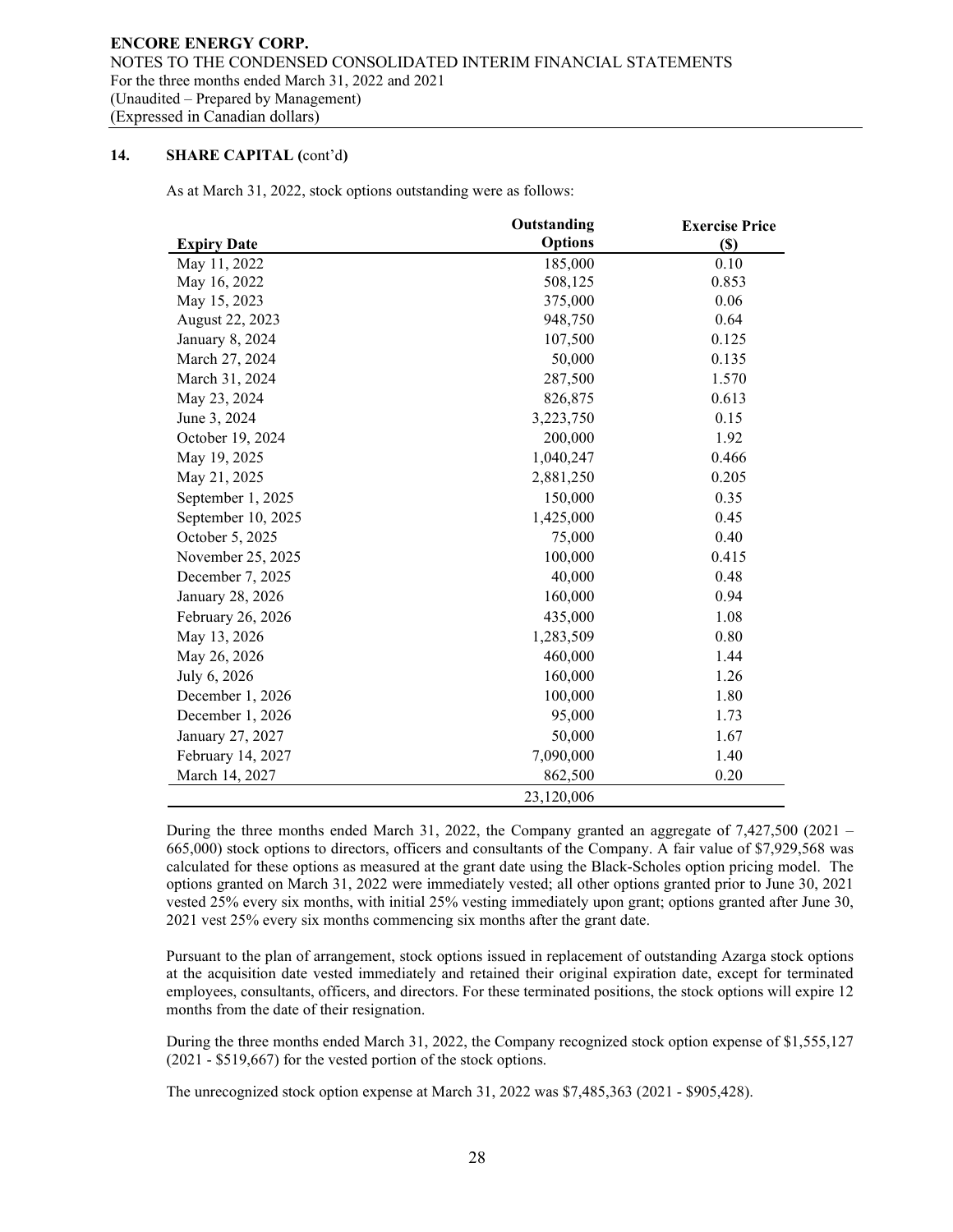## **14. SHARE CAPITAL (**cont'd**)**

The fair value of all compensatory options granted is estimated on the grant date using the Black-Scholes option pricing model. The weighted average assumptions used in calculating the fair values are as follows:

|                                 | 2022    | 2021     |
|---------------------------------|---------|----------|
| Risk-free interest rate         | 1.80%   | $0.88\%$ |
| Expected life of option         | 5 years | 5 years  |
| Expected dividend yield         | $0\%$   | $0\%$    |
| Expected stock price volatility | 117.91% | 128.79%  |
| Fair value per option           | \$1.10  | \$1.10   |

#### **Share purchase warrants**

The Company's share purchase warrants outstanding at March 31, 2022 and the changes for the three months ended, are as follows:

|                            | Outstanding<br>Warrants | <b>Weighted Average</b><br><b>Exercise Price</b> |
|----------------------------|-------------------------|--------------------------------------------------|
| Balance, December 31, 2020 | 12,429,741              | 0.41<br>S                                        |
| Granted                    | 12,625,305              | 1.08                                             |
| Exercised                  | (6,158,529)             | 0.54                                             |
| Balance, December 31, 2021 | 18,896,517              | 0.81<br>S                                        |
| Granted                    | 10,857,843              | 1.95                                             |
| Exercised                  | (845, 343)              | 0.54                                             |
| Expired                    | (306, 445)              | 0.82                                             |
| Balance, March 31, 2022    | 28,602,572              | \$1.26                                           |

As at March 31, 2022, share purchase warrants outstanding were as follows:

|                               | Outstanding |                       |
|-------------------------------|-------------|-----------------------|
| <b>Expiry Date</b>            | Warrants    | <b>Exercise Price</b> |
| May 10, 2022                  | 1,926,386   | S.<br>0.225           |
| May 10, 2022                  | 938,272     | 0.15                  |
| December 31, 2022             | 2,256,431   | 0.74                  |
| April 17, 2023                | 1,191,248   | 0.53                  |
| October 22, 2023 <sup>1</sup> | 3,830,128   | 0.60                  |
| October 22, 2023              | 309,826     | 0.40                  |
| March 9, 2024                 | 476,751     | 1.00                  |
| March 9, 2024 <sup>2</sup>    | 6,815,687   | 1.30                  |
| March 25, 2024                | 1,053,922   | 1.53                  |
| March 31, 2024                | 9,803,921   | 2.00                  |
|                               | 28,602,572  |                       |

<sup>1</sup>Power warrants exercisable into one share and one-half warrant. Each whole warrant is exercisable at \$0.60 for 36 months. 2Power warrants exercisable into one share and one-half warrant. Each whole warrant is exercisable at \$1.30 for 36 months.

Subsequent to March 31, 2022, of the 1,926,386 warrants outstanding with an exercise price of \$0.225, 1,682,000 were exercised and 244,386 have expired.

Subsequent to March 31, 2022, of the 938,272 warrants outstanding with an exercise price of \$0.15, 938,272 were exercised; none expired.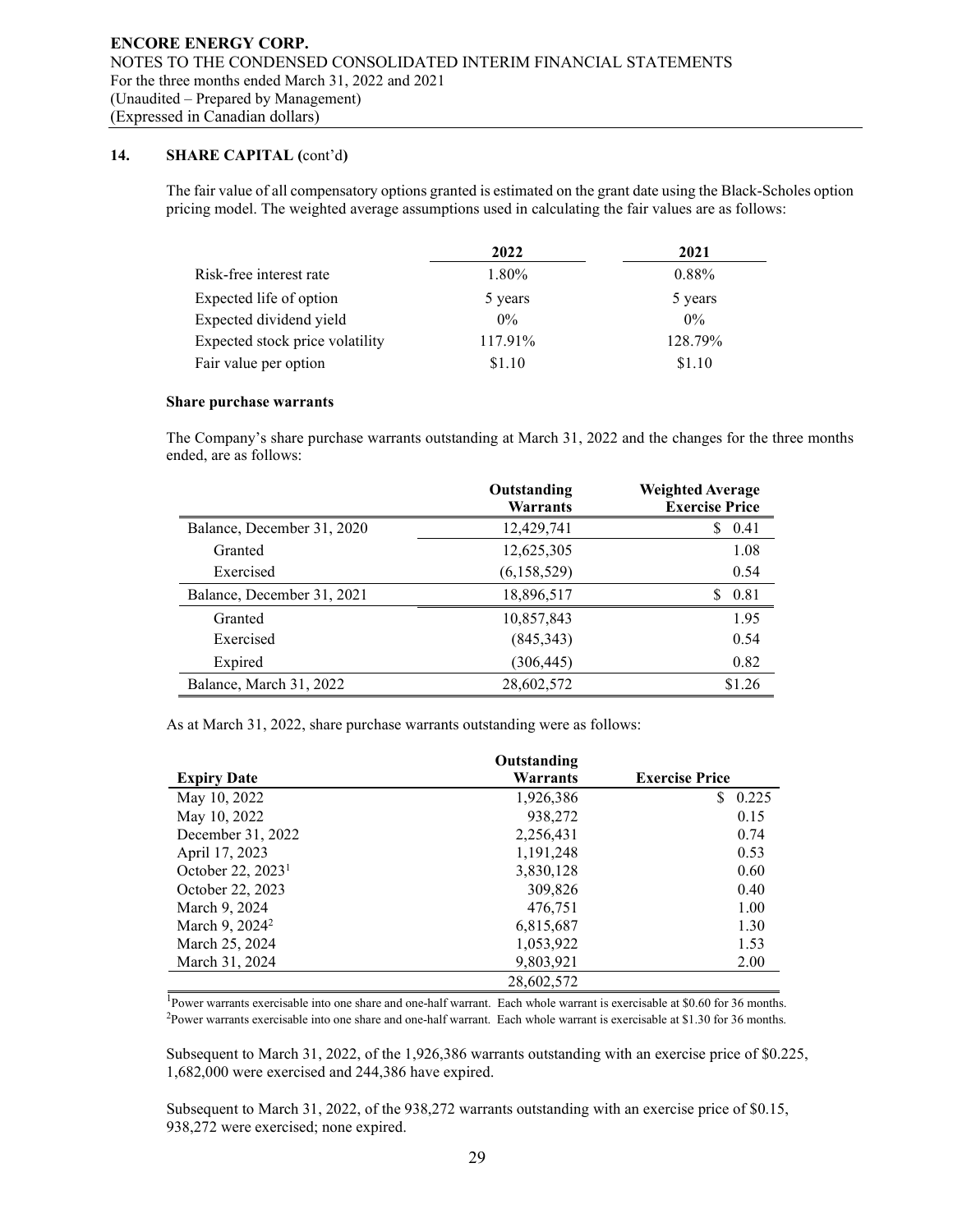## **15. RELATED PARTY TRANSACTIONS**

Related parties include key management of the Company and any entities controlled by these individuals as well as other entities providing key management services to the Company. Key management personnel consist of directors and senior management including the Executive Chairman, Chief Executive Officer, and Chief Financial Officer.

The amounts paid or payable to key management or entities providing similar services during the three months ended March 31, 2022 and 2021 are as follows:

|                                   | 2022            |    | 2021    |
|-----------------------------------|-----------------|----|---------|
|                                   |                 |    |         |
| Consulting                        | \$<br>24,759    | \$ |         |
| Director's Fees                   | 34,293          |    |         |
| Office and administration         |                 |    | 12,000  |
| Staff costs                       | 274,778         |    | 197,797 |
| Stock option expense              | 1,029,531       |    | 328,002 |
|                                   |                 |    |         |
| Total key management compensation | \$<br>1,363,361 | S  | 537,799 |

## **Other**

During the three months ended March 31, 2022, the Company incurred communication consulting fees of \$24,759 according to a contract with Tintina Holdings, Ltd., a company which is owned and operated by the spouse of the Company's executive chairman. All services and transactions were made on terms equivalent to those that prevail with arm's length transactions. These services were incurred in the normal course of business. At March 31, 2022, an amount of \$9,334 (March 31, 2021 – \$nil) was due to this company.

During the three months ended March 31, 2022, the Company granted 6,550,000 options to related parties (2021  $-250,000$ ).

## **16. MANAGEMENT OF CAPITAL**

The Company's objectives when managing capital are to safeguard its ability to continue as a going concern in order to support the exploration and evaluation of its mineral properties and to maintain a flexible capital structure that optimizes the cost of capital within a framework of acceptable risk. The Company manages the capital structure and makes adjustments to it in light of changes in economic conditions and the risk characteristics of the underlying assets. To maintain or adjust its capital structure, the Company may issue new shares, issue debt, and acquire or dispose of assets.

The Company is dependent on the capital markets as its primary source of operating capital and the Company's capital resources are largely determined by the strength of the junior resource markets, the status of the Company's projects in relation to these markets, and its ability to compete for investor support of its projects.

The Company considers the components of shareholders' equity as capital.

There were no changes in the Company's approach to capital management during the three months ended March 31, 2022, and the Company is not subject to any externally imposed capital requirements.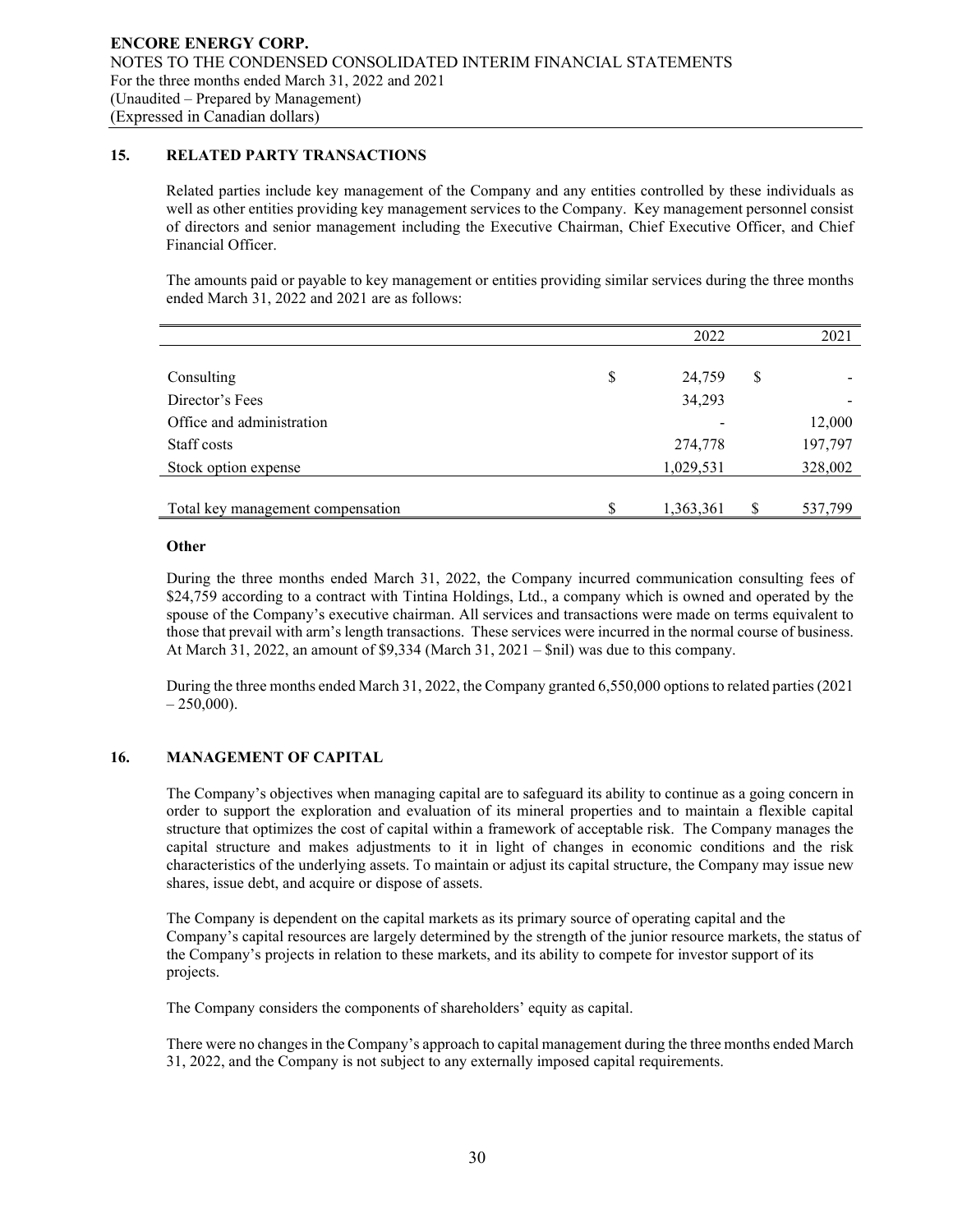## **17. FINANCIAL INSTRUMENTS**

Financial instruments include cash and receivables and any contract that gives rise to a financial asset to one party and a financial liability or equity instrument to another party. Financial assets and liabilities measured at fair value are classified in the fair value hierarchy according to the lowest level of input that is significant to the fair value measurement. Assessment of the significance of a particular input to the fair value measurement requires judgement and may affect placement within the fair value hierarchy levels. The hierarchy is as follows:

Level 1- Unadjusted quoted prices in active markets for identical assets or liabilities as of the reporting date.

Level 2 - Inputs other than quoted prices that are observable for the asset or liability, either directly or indirectly.

Level 3 - Inputs based on prices or valuation techniques that are not based on observable market data.

Cash and restricted cash are measured at Level 1 of the fair value hierarchy. The Company classifies its receivables as financial assets measured at amortized cost. Accounts payable and accrued liabilities, notes payable, lease liability and due to related parties are classified as financial liabilities measured at amortized cost. The carrying amounts of receivables, accounts payable and accrued liabilities, notes payable, and amounts due to related parties approximate their fair values due to the short-term nature of the financial instruments.

Investments in uranium are measured at Level 2 of the fair value hierarchy. The Company classifies these investments as financial assets measured at fair value as determined based on the most recent month-end spot prices for uranium published by UxC and converted to Canadian dollars at the date of the consolidated statement of financial position.

Discussions of risks associated with financial assets and liabilities are detailed below:

## **Foreign Exchange Risk**

A portion of the Company's financial assets and liabilities is denominated in US dollars. The Company monitors this exposure but has no hedge positions. The Company is exposed to foreign currency risk on fluctuations related to cash, accounts payable, accrued liabilities, and due to related parties that are denominated in US dollars. At March 31, 2022, a 10% change in the value to the US dollar as compared to the Canadian dollar would affect net loss and shareholders' equity by approximately \$210,831.

## **Credit Risk**

Credit risk arises from cash held with banks and financial institutions and receivables. The maximum exposure to credit risk is equal to the carrying value of these financial assets. The Company's cash is primarily held with a major Canadian bank.

### **Market Risk**

The Company is in the exploration stage and commodity prices are not reflected in operating financial results. However, fluctuations in commodity prices may influence financial markets and may indirectly affect the Company's ability to raise capital to fund exploration.

### **Interest Rate Risk**

Interest rate risk mainly arises from the Company's cash, which receives interest based on market interest rates. Fluctuations in interest cash flows due to changes in market interest rates are not significant.